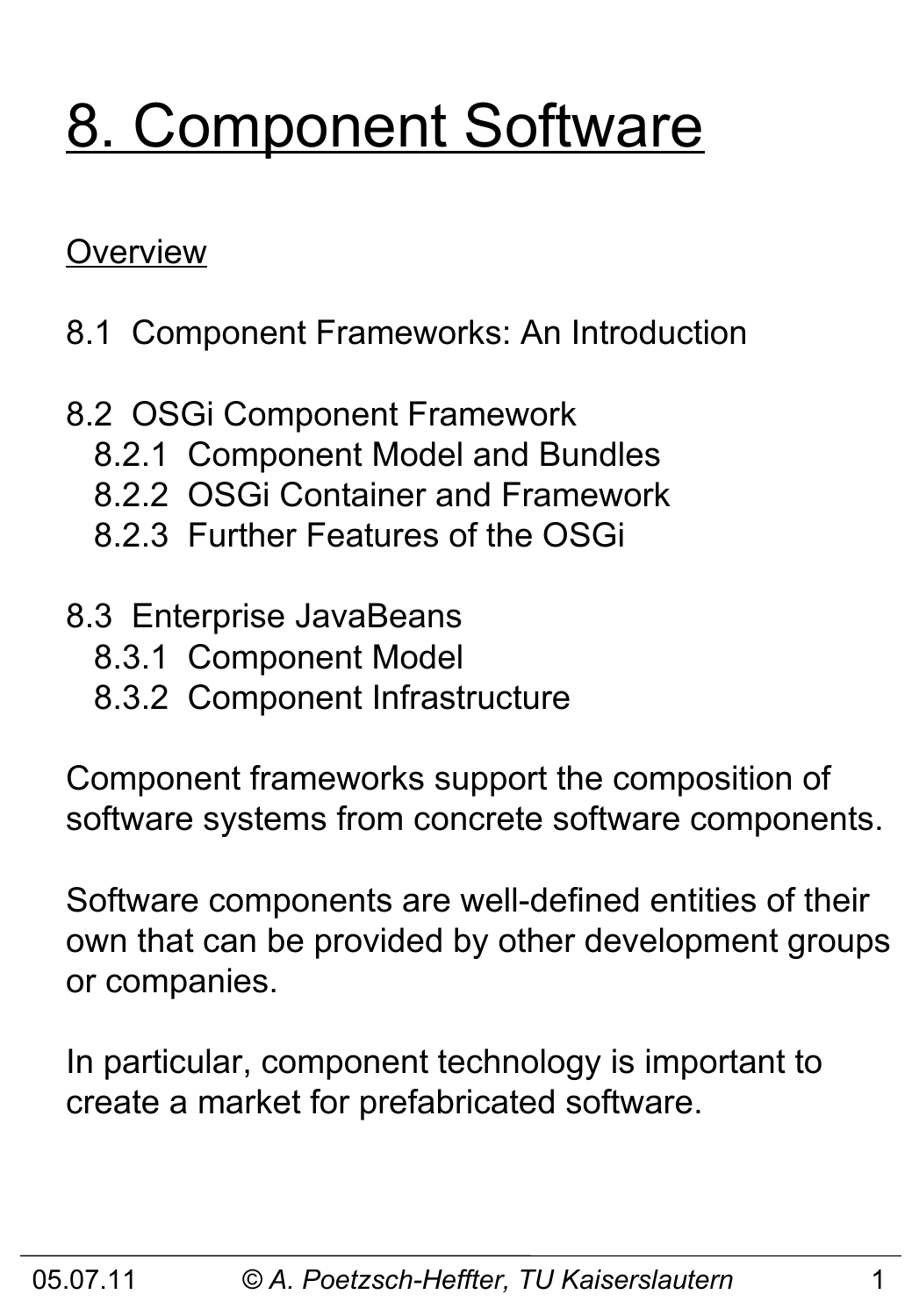Component frameworks have three main goals:

- Reuse of software components
- Providing the basis for a market of software components
- Role separation

Component frameworks enable to separate the responsibility of developing and managing a software system into five roles:

- component provider,
- framework provider,
- application provider (constructs an application from components),
- application deployer (installs an application on a platform),
- system administrator.

Role separation is important for division of labor, specialization, and better competition in the software market.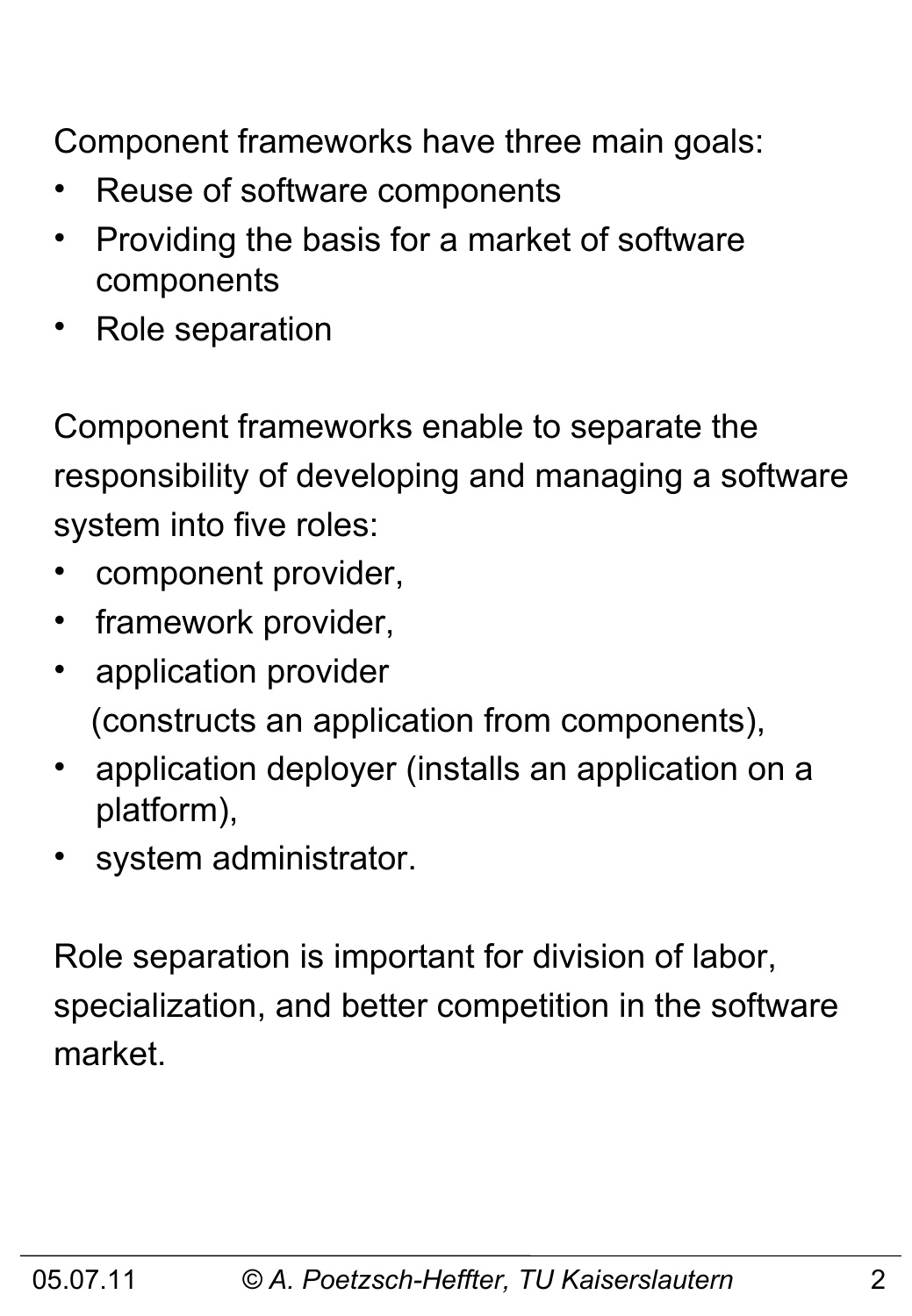## **8.1 Component Frameworks: An Introduction**

The "compound object pattern" provides the conceptual basis for component frameworks.

In this context, the term components refers to software components consisting of concrete "program parts and data".

*Components* are the units of composition in the context of a component framework.

The goal of component frameworks is the blackbox reuse. Inspection of the component's implementation by the user should be unnecessary.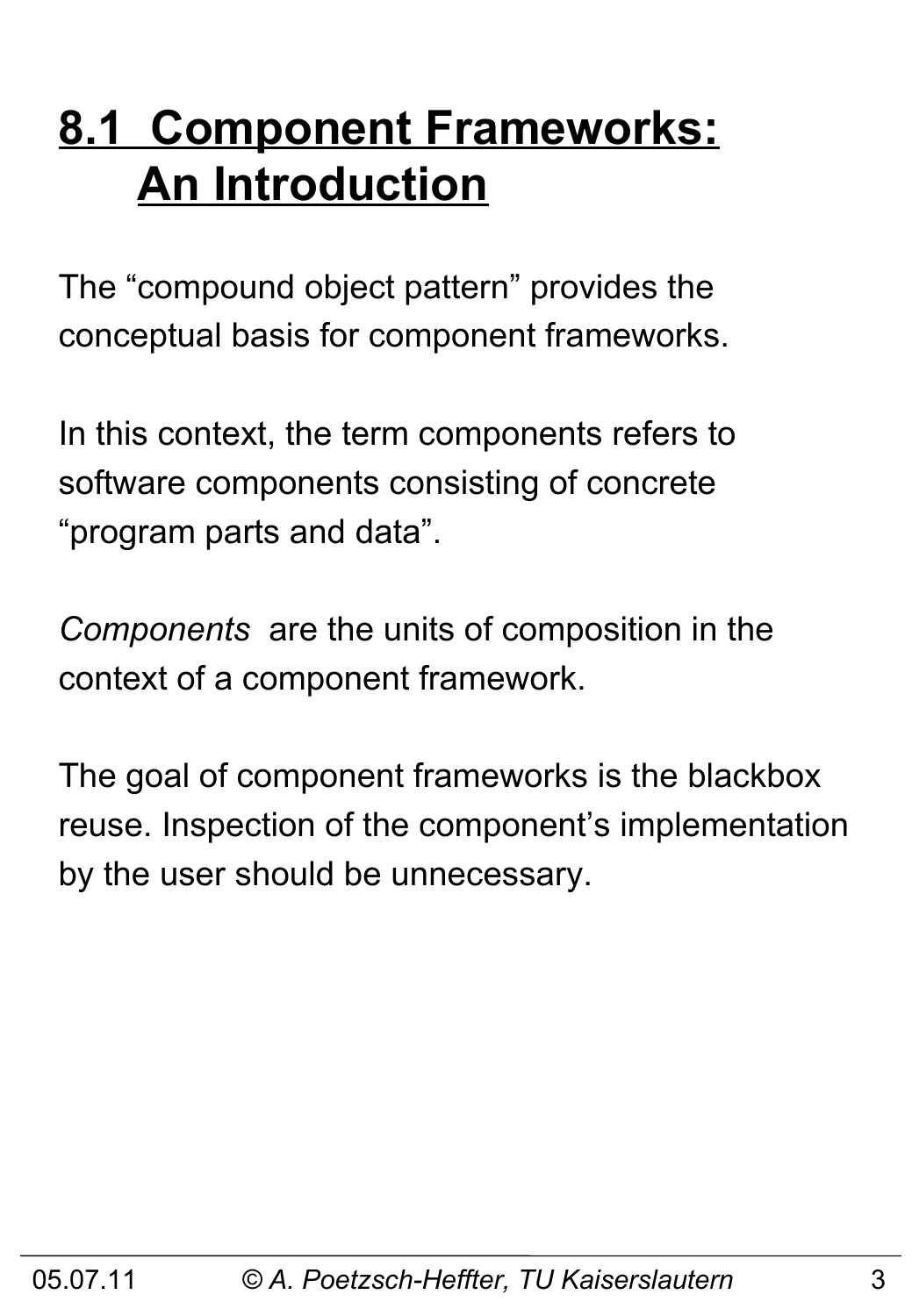## Composition Techniques

A component framework provides the mechanisms to stick components together.

We can distinguish three kinds of *composition mechanisms:*

- Static *linking* of components, i.e. the components are linked together before they are executed.
- *Dynamic linking* of components, i.e. some components are linked at runtime into an executing process.
- *Connecting* of components that run as parts of different processes.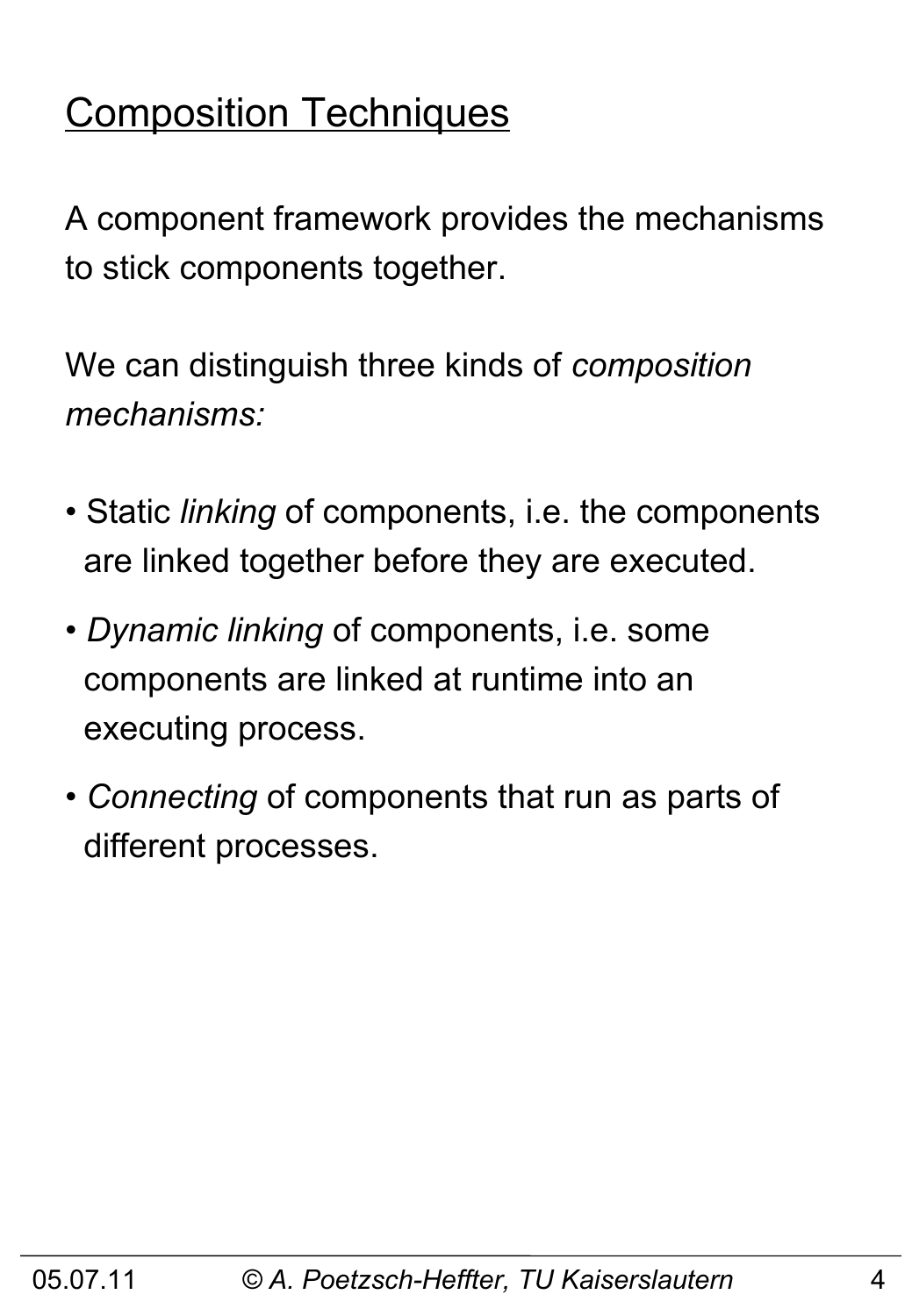## Component Frameworks

The glossary of "Component Software: Beyond object-Oriented Programming" by Clemens Szyperski gives an explanation of the term "component framework":

"A *component framework* is a collection of rules and interfaces (contracts) that govern the interaction of *components* plugged into the framework. A component framework typically enforces some of the more vital rules of interaction by encapsulating the required interaction mechanisms."

As the general goal is to compose software systems from prefabricated components, a component framework has to give answers to the following three questions:

- Component model: What is a component?
- Component infrastructure: What are the infra structure and the technical support for deploying and composing components?
- Further features: How are further requirements supported by the component framework?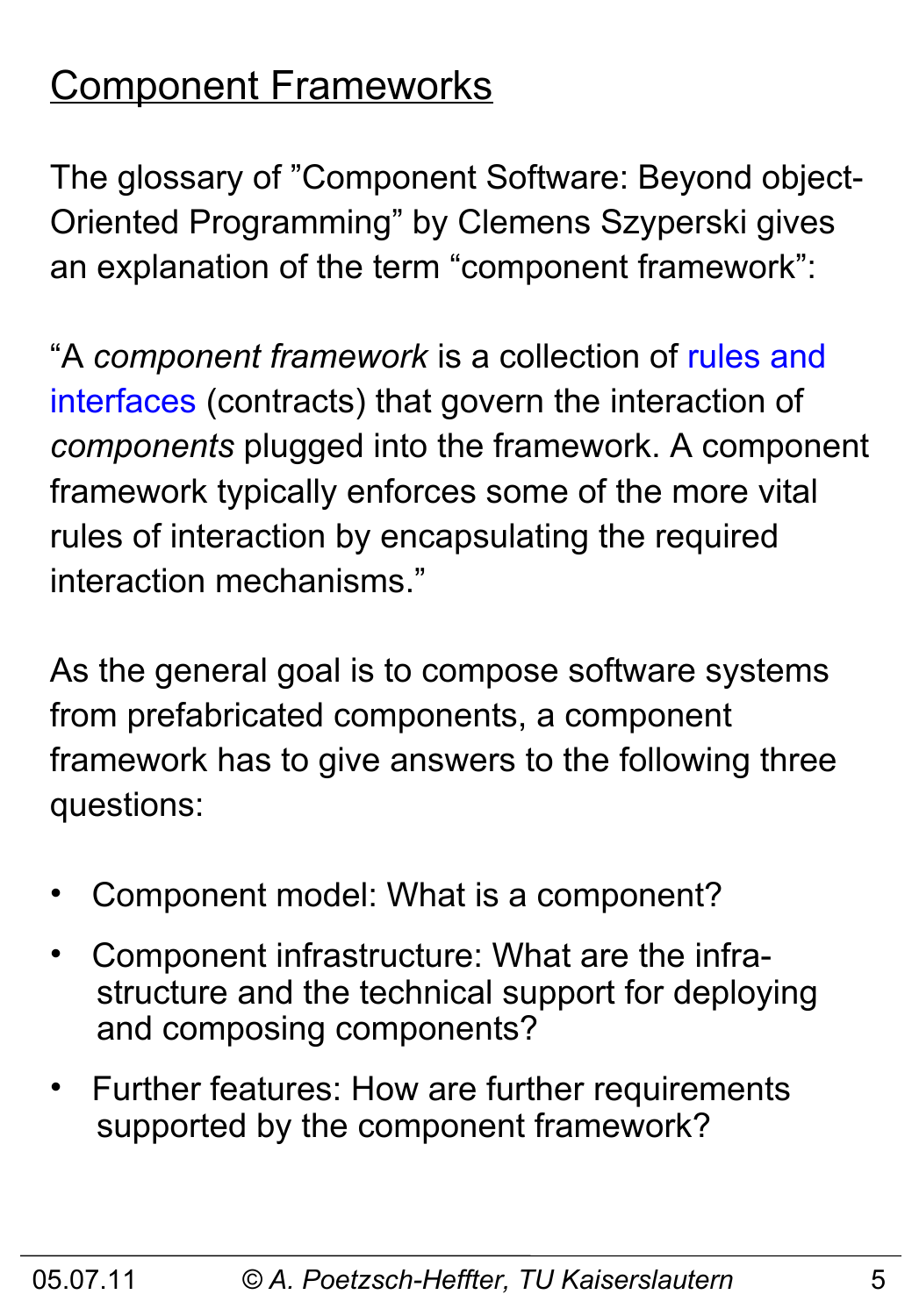The *component model* essentially consists of rules specifying

- what kinds of components are supported,
- what constitutes a component,
- and what the properties of components are.

Many of the rules are usually syntactic. But, there may be as well semantic rules.

Components are described with the help of some languages (e.g. programming or assembly languages).

The *component infrastructure*

- explains how components are composed and deployed
- describes the rules
	- o how a component finds other components by name,
	- o how components are linked to each other,
	- o and how they can communicate
- specifies interfaces that allow to inspect components at runtime
- may provide mechanisms to startup and initialize remote components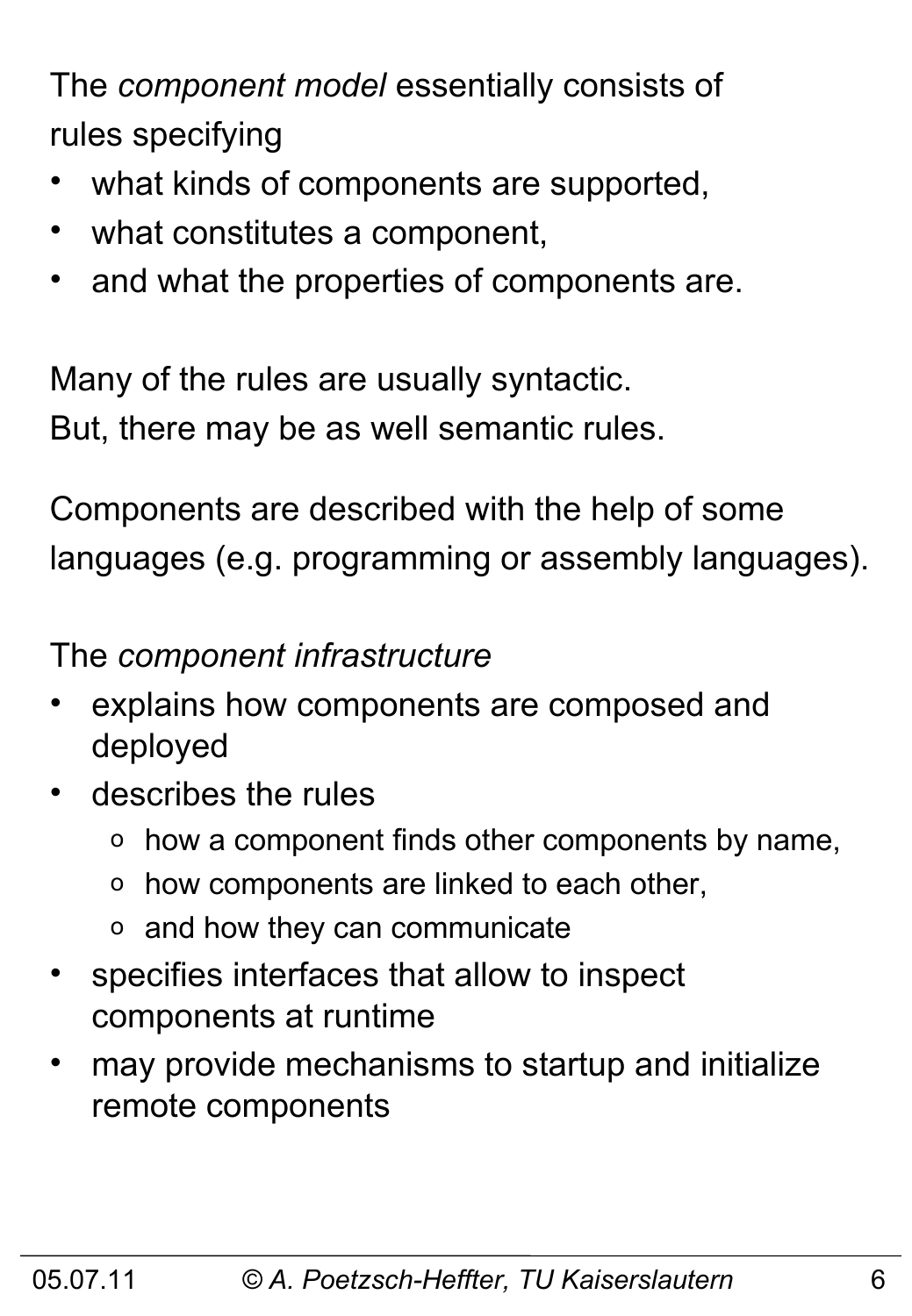- may comprise library code that components need to connect to other components
- may define standardized platform components for composed systems
- may specify tools for composition and deployment

Component frameworks often support further features, like:

- support for persistence,
- security mechanisms.

### Different Kinds of Frameworks

- Component frameworks can be independent of requirements of specific application domains.
- They can support general architectural patterns (e.g. the EJB framework primarily supports the construction of software systems according to the three-tier architectural pattern).
- They can be developed for more specific application areas. In that case, the component model and infrastructure are specialized to that area. Often predefined components are provided.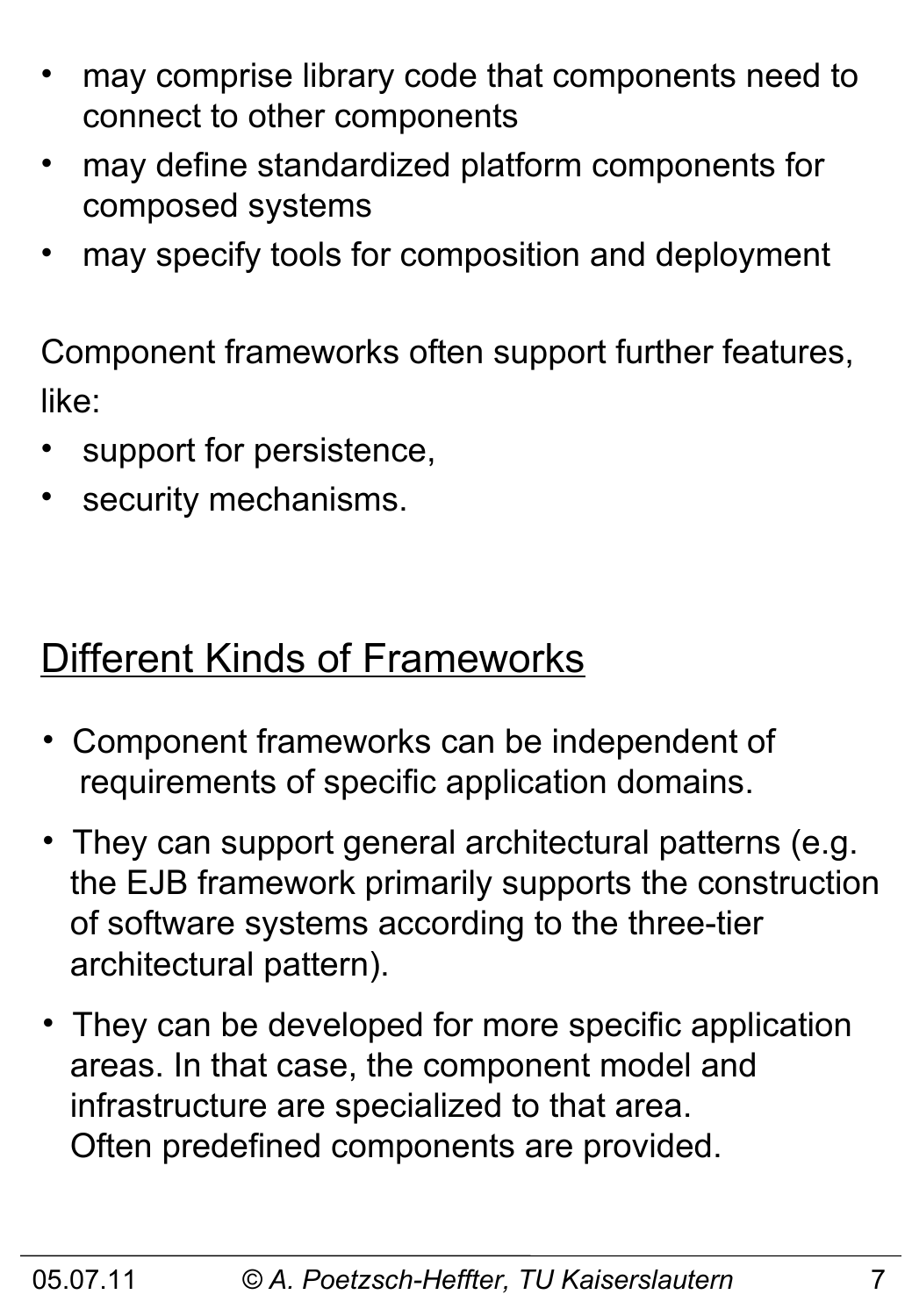#### Discussion of "Frameworks":

The RMI (remote method invocation) in Java is a communication infrastructure.

- It provides library classes, interfaces, and services to connect to remote objects and invoke their methods.
- It can be used to build up a component infrastructure, but it is not a component framework
- A component model is missing.

The AWT is a typical program framework.

The subclasses of class Component can be considered as components.

A component infrastructure providing rules and techniques for composition and deployment is missing.

Improvement:

JavaBeans framework building on AWT, which

- defines rules and conventions that specify component interfaces,
- provides an event-based composition mechanism.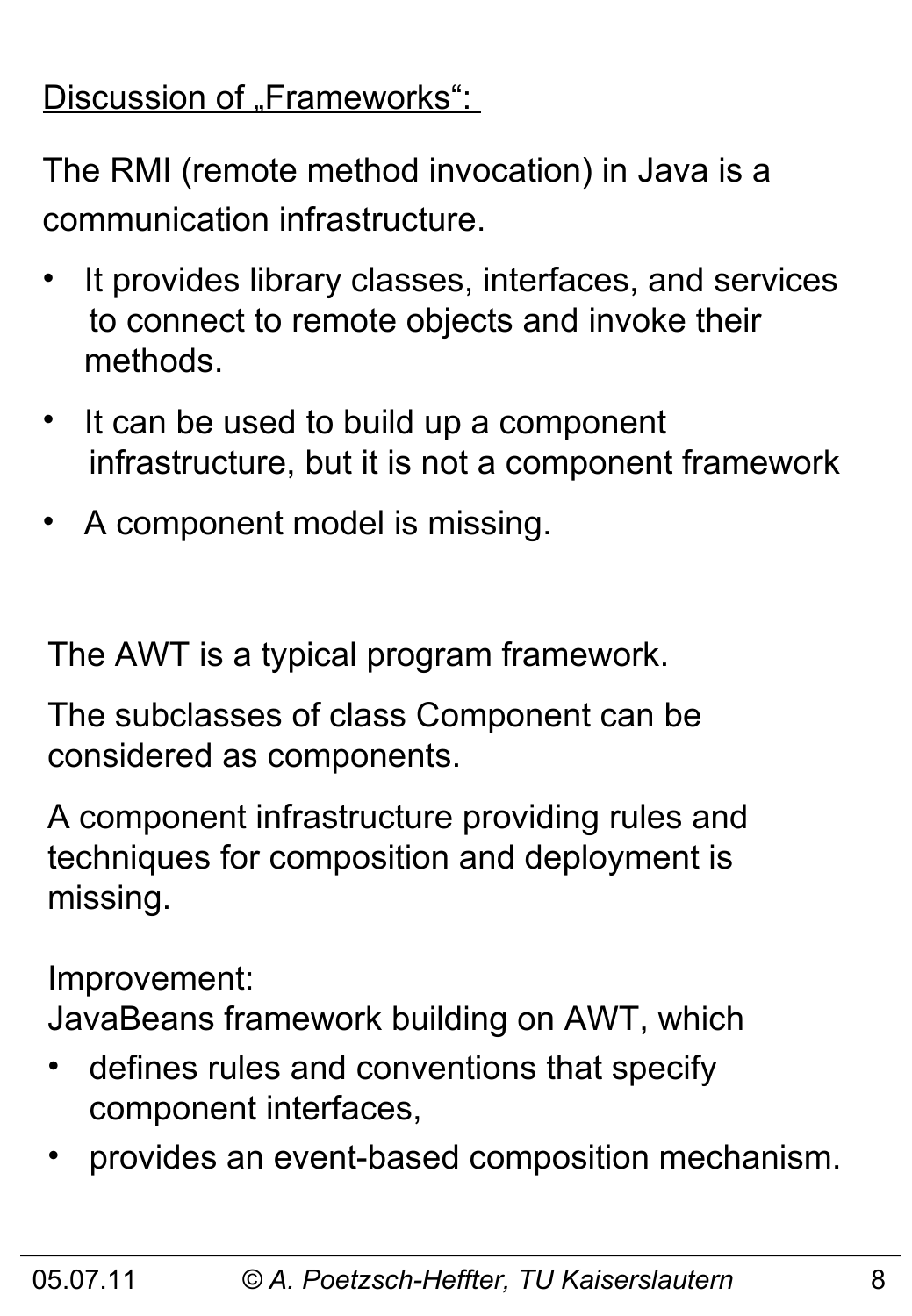## **8.2 OSGi: A Component Framework for Java**

OSGi is a component framework for Java supporting:

- dynamic installation, management, and runtime control of components (starting, stopping)
- deployment units called *bundles*
- versioning, security aspects, etc.

Here, we give an introduction to OSGi in version 4.1.

OSGi is a framework specification (core specification has 288 pages) with different implementations (we used Eclipse Equinox).

Central concepts:

- (weak) component model
- code bundles as deployment units
- containers to manage components
- framework support

05.07.11 *© A. Poetzsch-Heffter, TU Kaiserslautern* 9

OSGi

framework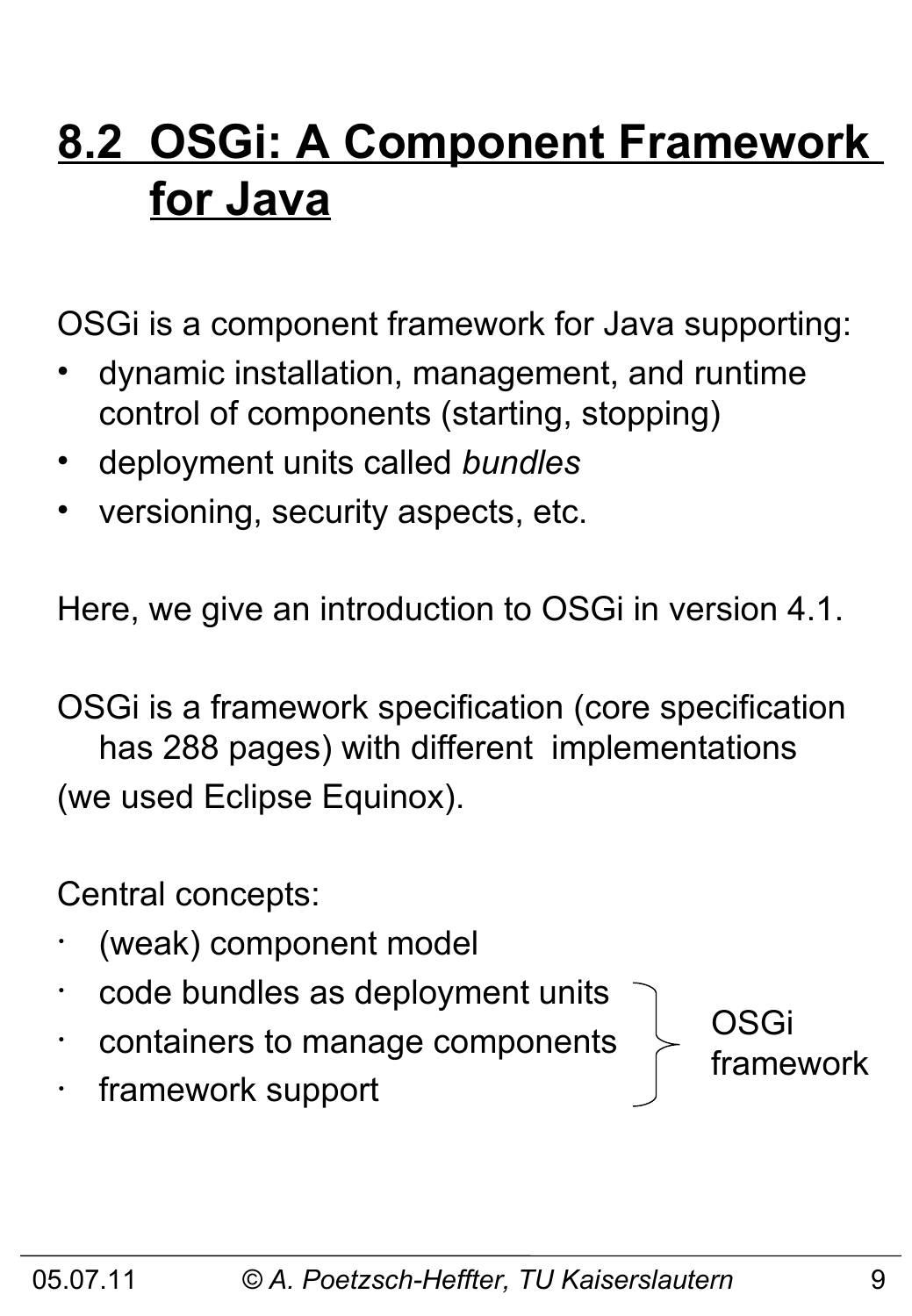## 8.2.1 Component Model and Bundles

#### **OSGi components**:

- provide services via Java interfaces
- use services of other components
- have an *activator class* for starting/stopping/ managing the component.

The activator's start method

- creates and initializes the component instance(s)
- looks up required services
- registers service listeners
- registers the provided services

The stop method has to realize the corresponding tasks for deregistration and shutdown.

Component developer is responsible for

- connecting components
- multithreading
- transfer objects

(That is why we speak of a *weak* component model.)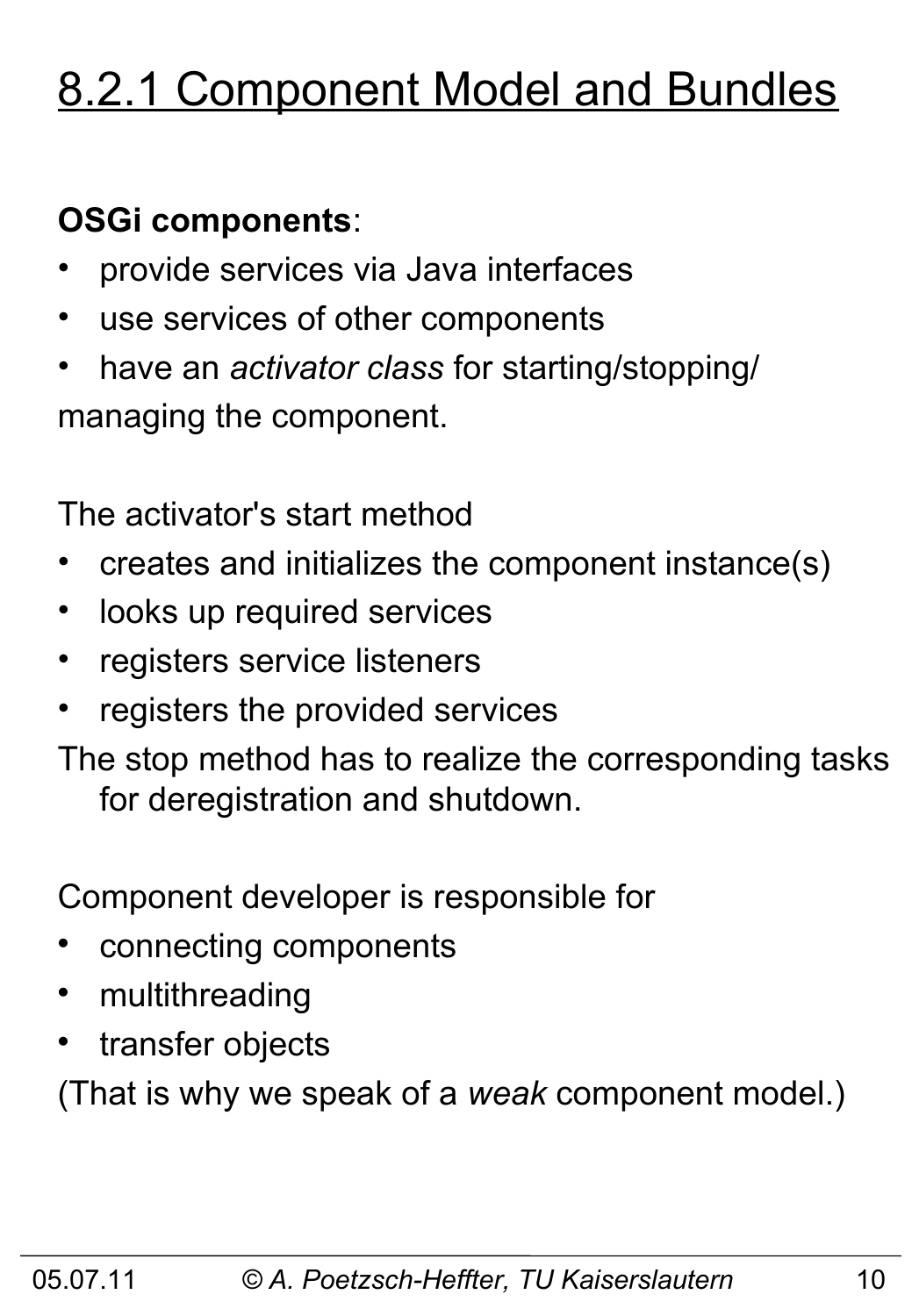## Example: (OSGi component)

The service interface:

```
package randomnumberservice;
public interface RandomNumberService {
    // Returns a pseudorandom integer
    public int getRandomNumber();
}
```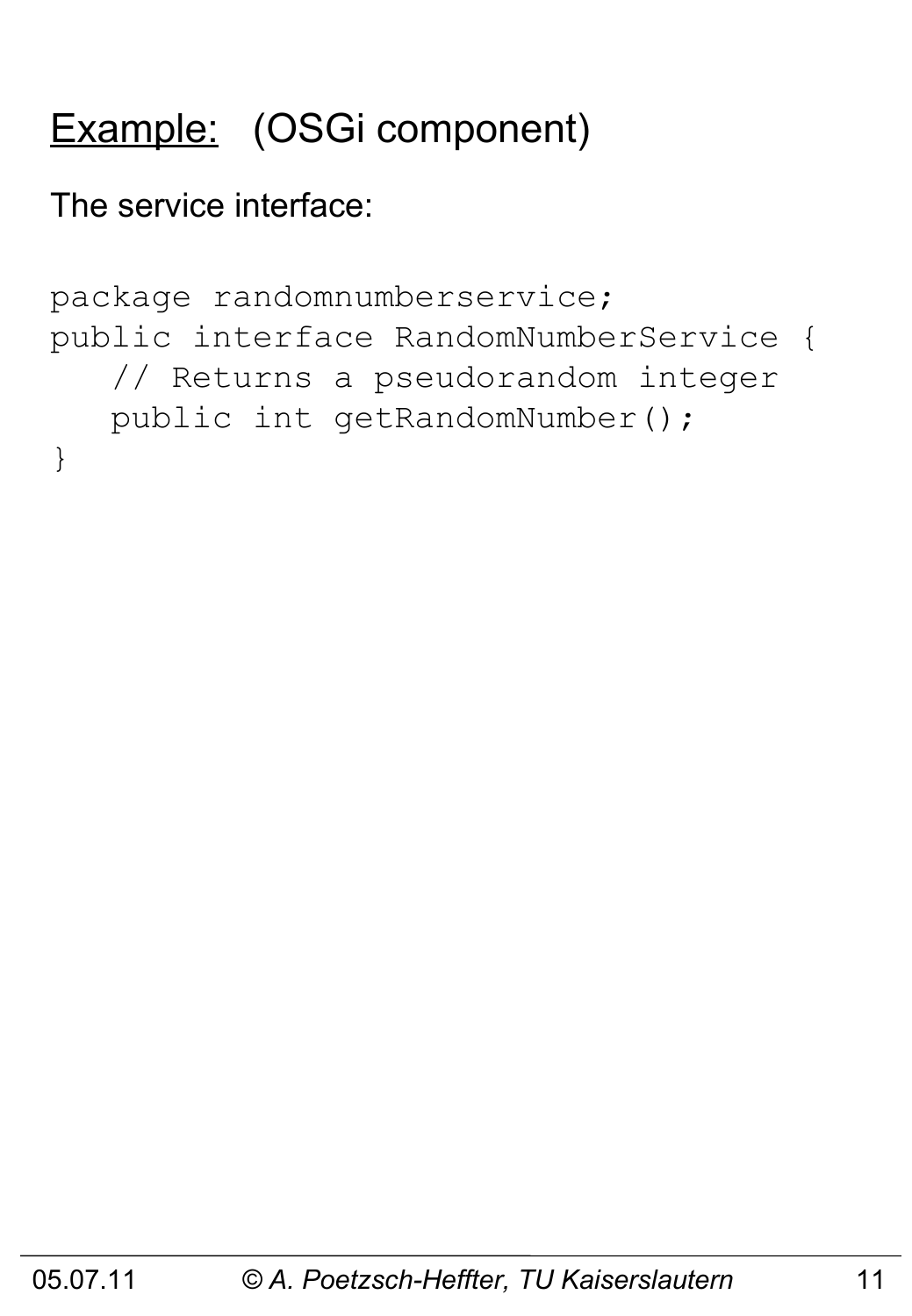## Example: (OSGi component, continued)

#### The service implementation:

```
package randomnumberservice.impl;
   import randomnumberservice.
                     RandomNumberService;
   import java.util.Random;
public class RandomNumberServiceImpl 
        implements RandomNumberService
{
   Random rand;
   /**
    * Initializes the random number generator
    * generator. The method must be called by
    * the bundle registering the service.
    */
   void initService() { 
    rand = new Random();
   }
   public int getRandomNumber(){ 
     return rand.nextInt();
   }
}
```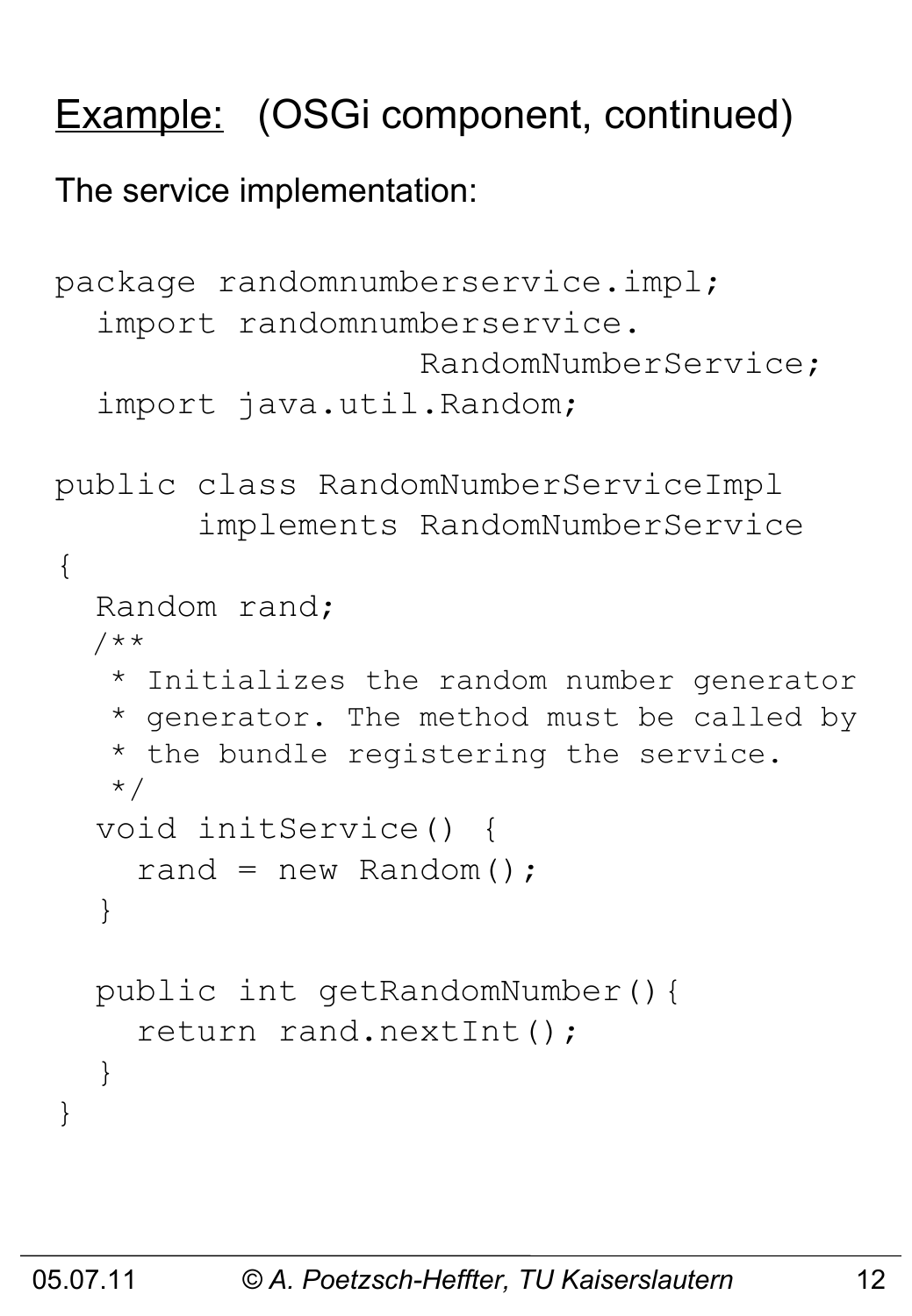## Example: (OSGi component, continued)

#### The activator class:

```
package randomnumberservice.impl;
    import java.util.Properties;
    import org.osgi.framework.*;
    import randomnumberservice.*;
public class Activator 
        implements BundleActivator
{
   private ServiceRegistration reg = null;
   public void start(BundleContext bctxt) 
                throws Exception
   {
     System.out.println(
       "randomNumberService starting"); 
     // Create & initialize service object
     RandomNumberServiceImpl rnsi = 
       new RandomNumberServiceImpl();
     rnsi.initService();
     System.out.println(
       "randomNumberService initialized");
     // register service (see next slide)
```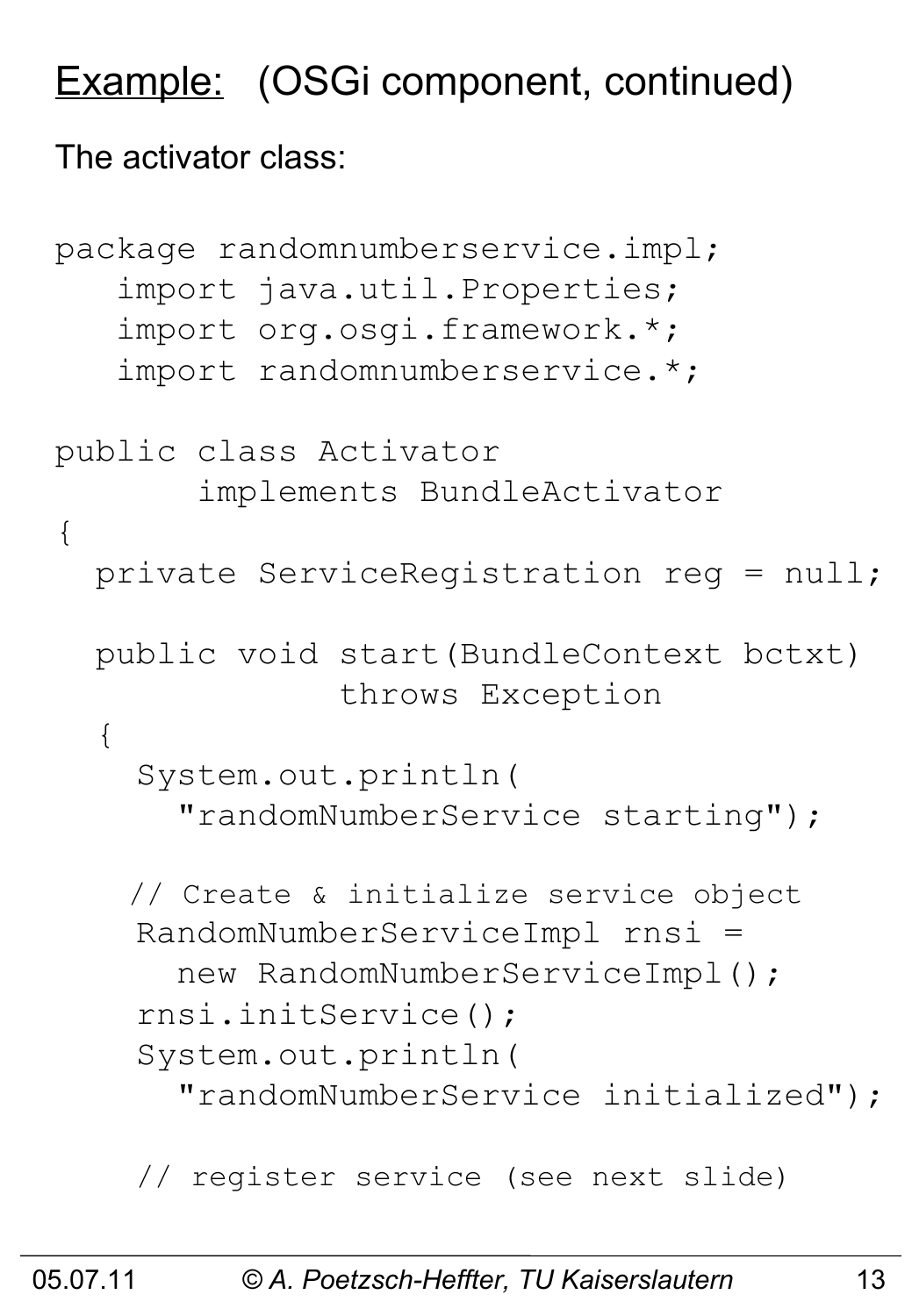```
 // register service
   reg = bctxt.registerService(
     RandomNumberService.class.getName(),
     rnsi, new Properties());
   System.out.println(
      "randomNumberService registered");
 }
 public void stop(BundleContext bctxt)
              throws Exception
\{ System.out.println(
     "randomNumberService stopping");
  if (reg != null) reg.unregister();
 }
```
### Remark:

}

- 1. The above example shows the basic elements of components.
- 2. In the activator, the component can create its own thread of control (active component).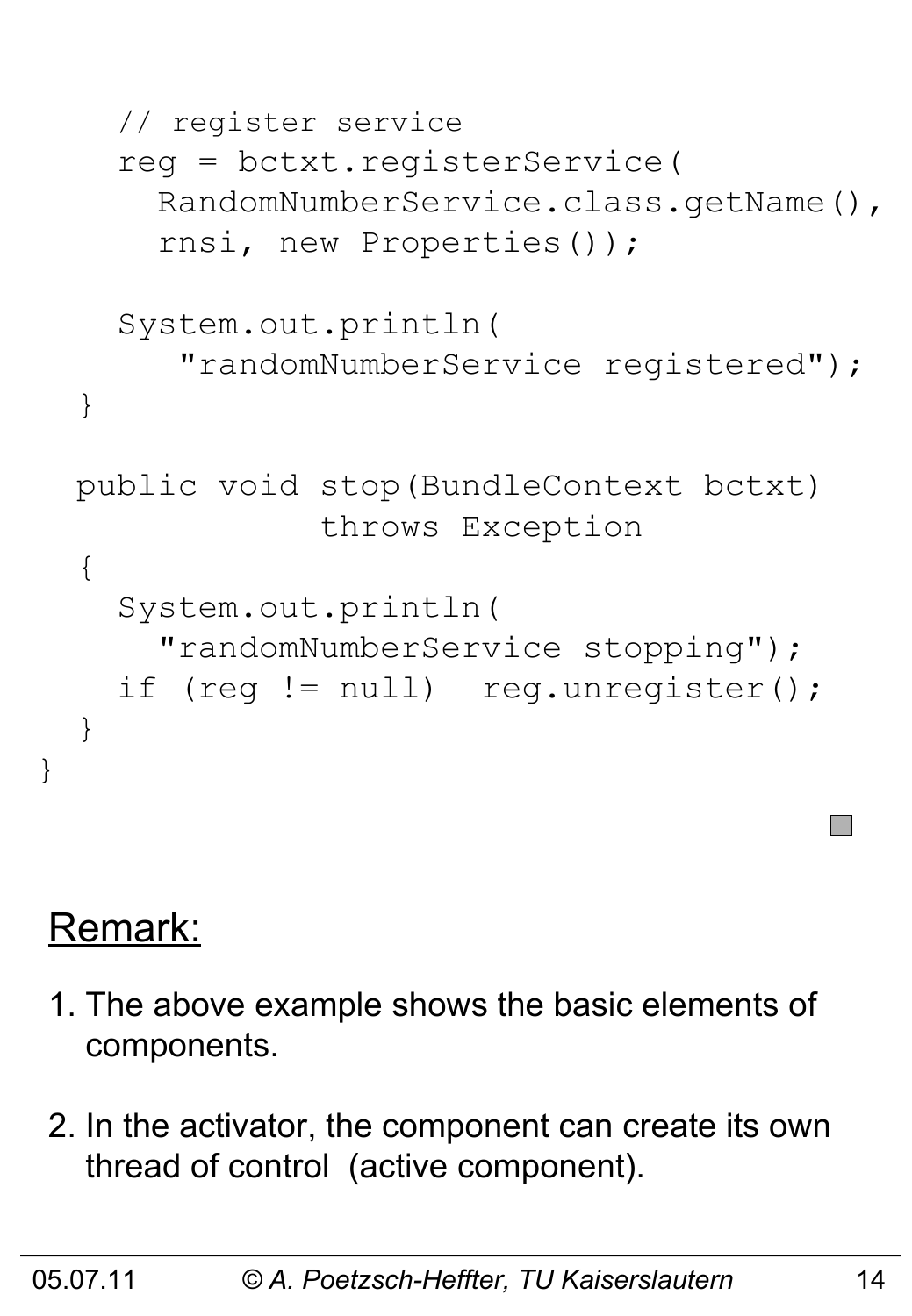## **Example:** (Client using a component)

Here is a simple client using the random number service:

```
package client.impl;
   import org.osgi.framework.*;
   import randomnumberservice.*;
public class Activator 
        implements BundleActivator
{
   private ServiceReference ref = null;
   public void start(BundleContext bctxt)
                throws Exception
   {
     System.out.println("client: starting");
     // get ServiceReference object
     ref = bctxt.getServiceReference(
     "randomnumberservice.RandomNumberService");
```
// test if this service exists (see next)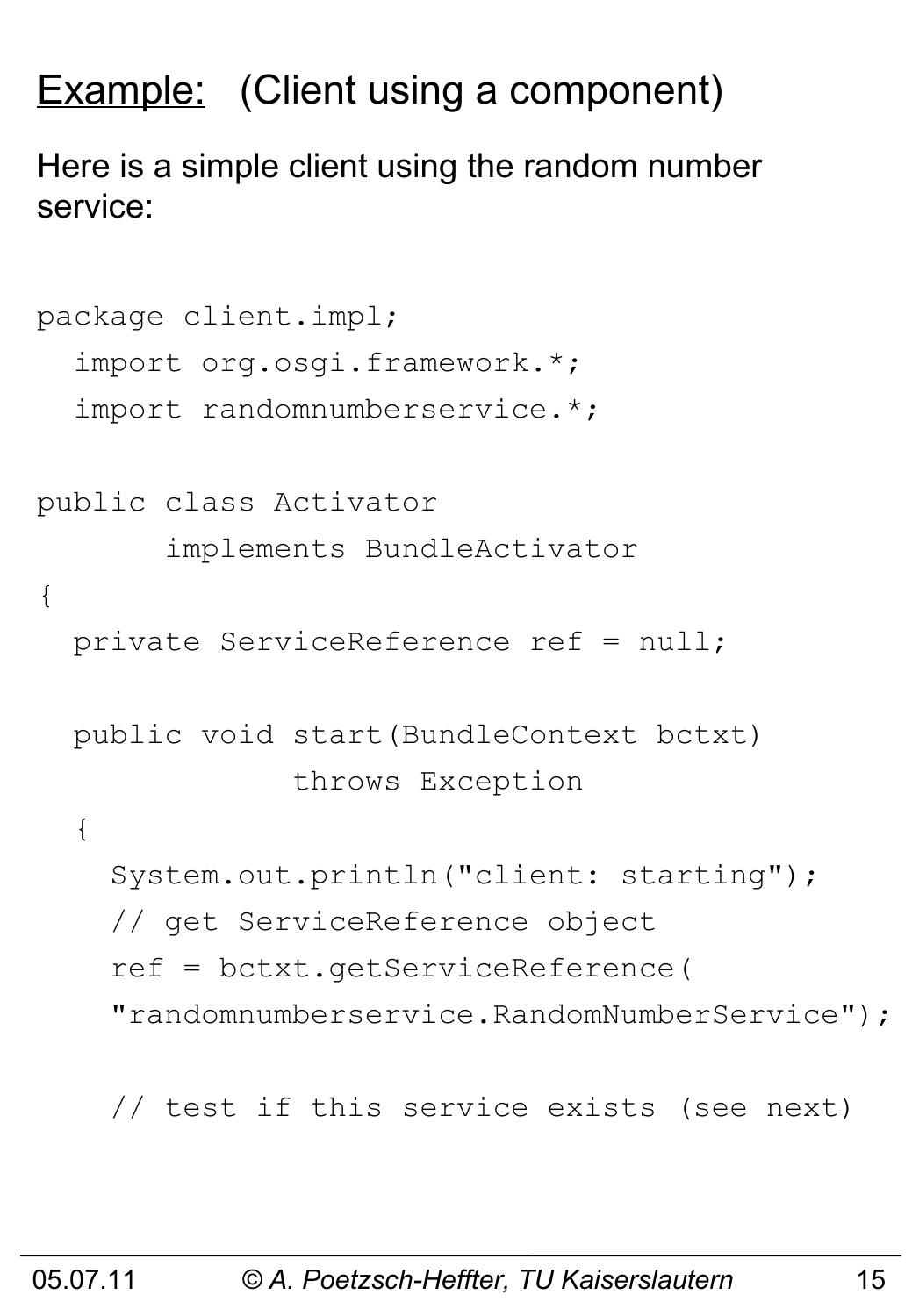```
 // test if this service exists 
     if (ref != null) {
       // get service object
       RandomNumberService rns = 
         (RandomNumberService)
                         bctxt.getService(ref);
         // use the service
         System.out.println("random number:"
                       + rns.getRandomNumber());
   } }
  public void stop(BundleContext bctxt) 
                throws Exception
   { // release the service
     bctxt.ungetService(ref);
    System.out.println(
                "client : service released");
    System.out.println("client: stopping");
   }
} // end of client
```
### Remark:

- 1. A client can of course obtain and release services at any point in time.
- 2. A component requiring a service has to obtain it as shown above.
- 3. Component and application developer have to make sure that services are available when needed.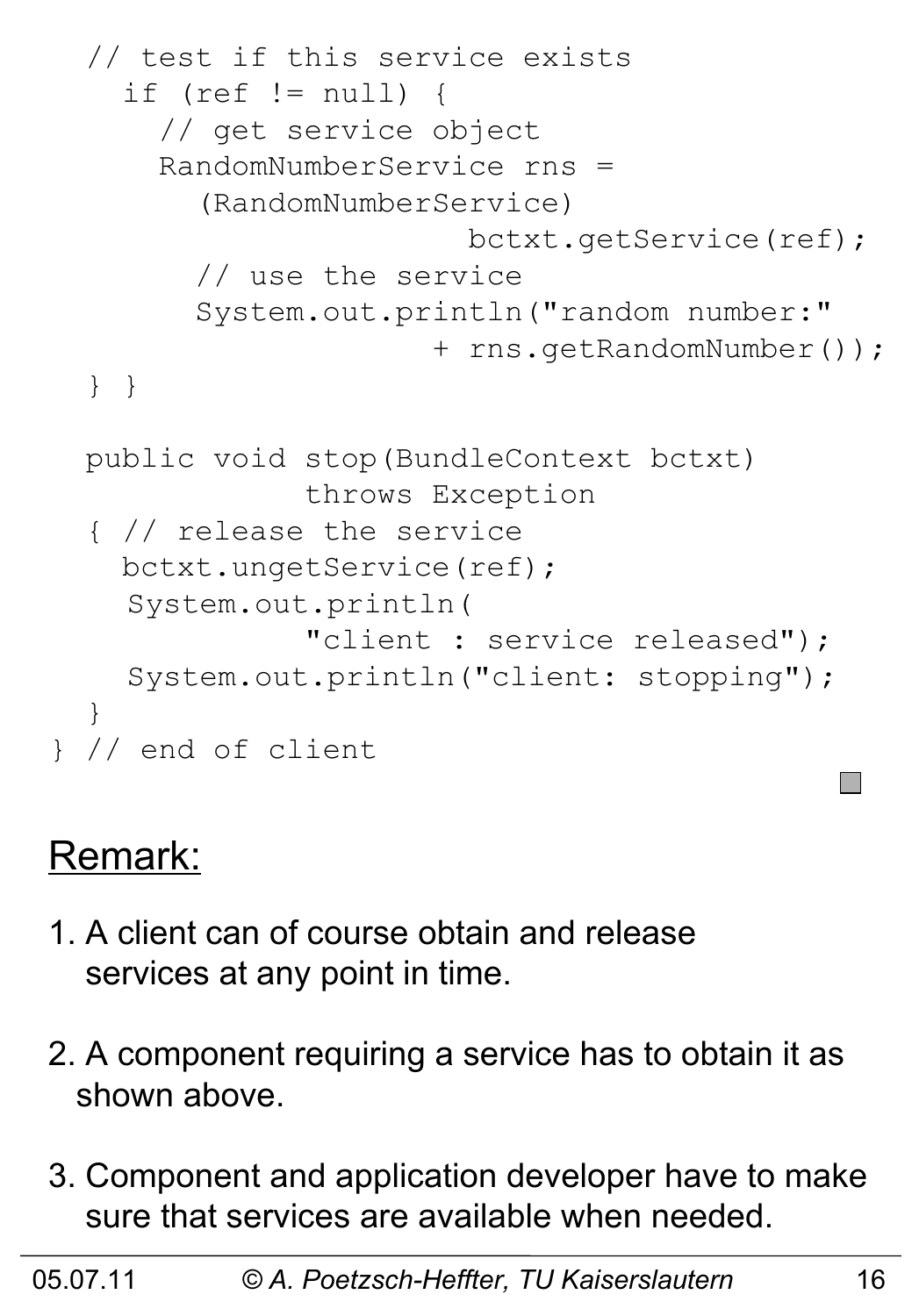#### **OSGi bundles**:

- units of deployment
- realized as jar-archives
- consist of
	- manifest file
	- interfaces of provided services
	- implementation of services
	- activator class

(Bundles are similar to .NET assemblies.)

Bundles have two roles:

- manage codebase (import/export packages)
- provide services

In OSGi, a bundle can perform both roles at a time or it can perform only on of the roles.

## Example: (Bundle manifest)

#### A simple bundle manifest:

```
Bundle-ManifestVersion: 2
Bundle-SymbolicName: randomNumberService
Bundle-Activator: 
          randomnumberservice.impl.Activator
Import-Package:
         org.osgi.framework;version="1.3.0"
Export-Package: randomnumberservice
```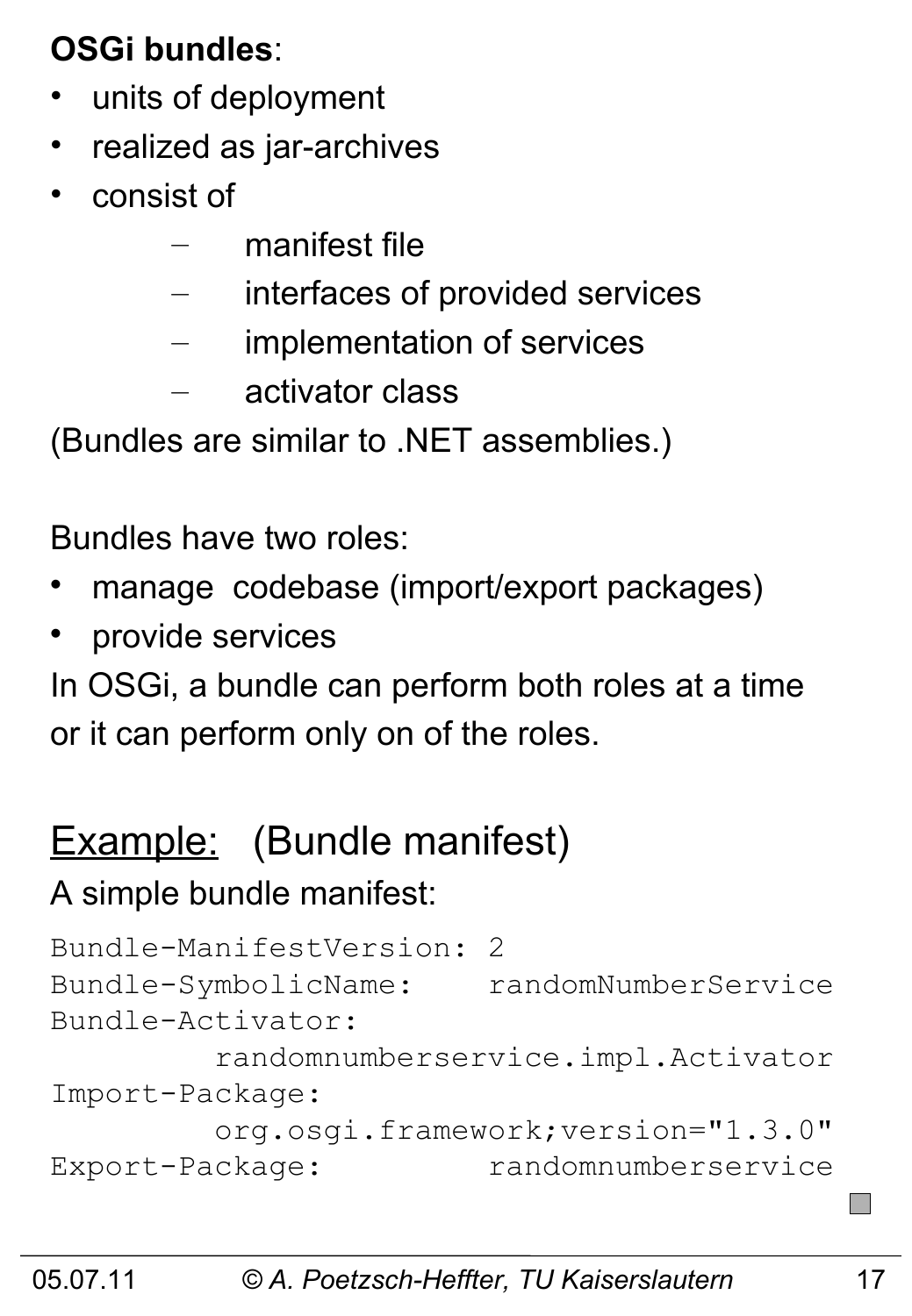## 8.2.2 OSGi Container and Framework

- According to the OSGi terminology, the OSGi framework includes
- the container, that is the program managing the bundles, and
- the API for accessing the container and its services from bundles.
- The container supports dynamic linking and provides the following bundle states:

INSTALLED – Bundle has been successfully installed.

- RESOLVED All Java classes that the bundle needs are available. Bundle is either ready to be started/has been stopped.
- STARTING The bundle is being started, the BundleActivator. start method will be called, and this method has not yet returned. When the bundle has a lazy activation policy (specified in the Manifest), the bundle will remain in the STARTING state until the bundle is first used.
- ACTIVE The bundle has been successfully activated and is running; its Bundle Activator start method has returned.
- STOPPING The bundle is being stopped. The BundleActivator.stop method has been called but yet returned.
- UNINSTALLED The bundle has been uninstalled. It cannot move into another state.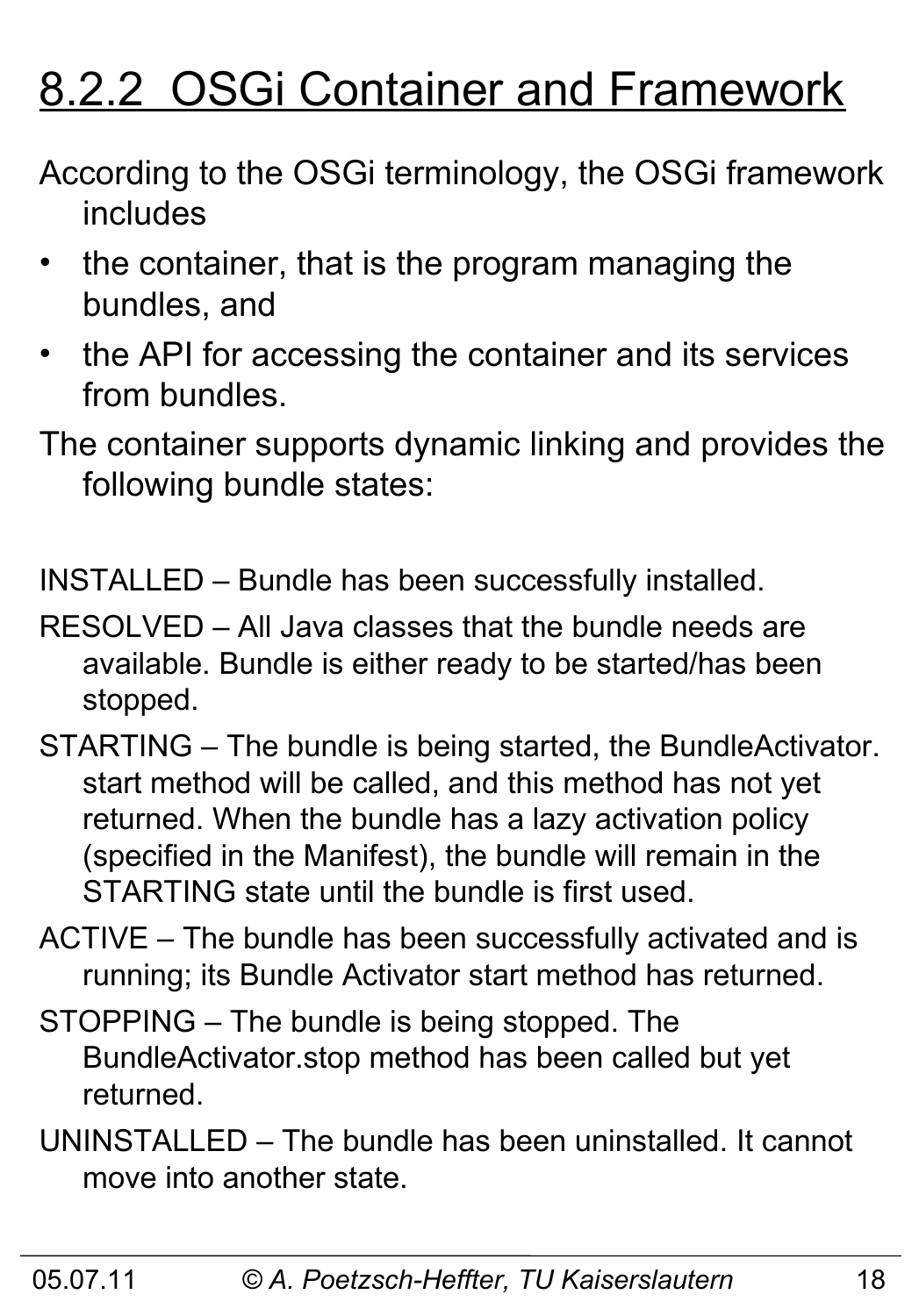#### Transitions between bundle states:



#### Transitions can be triggered

- by other components via the framework
- from a shell:

```
$ equinox
osgi> install file:///osgi/plugins/randomNumberService.jar
Bundle id is 2
osgi> install file:///osgi/plugins/client.jar
Bundle id is 3
osgi> start 2
randomNumberService starting
randomNumberService initialized
randomNumberService registered
osgi> start 3
client : starting
client : got service
client : generating a random number: -1065829765
osgi> stop 3
.........
```
#### 05.07.11 *© A. Poetzsch-Heffter, TU Kaiserslautern* 19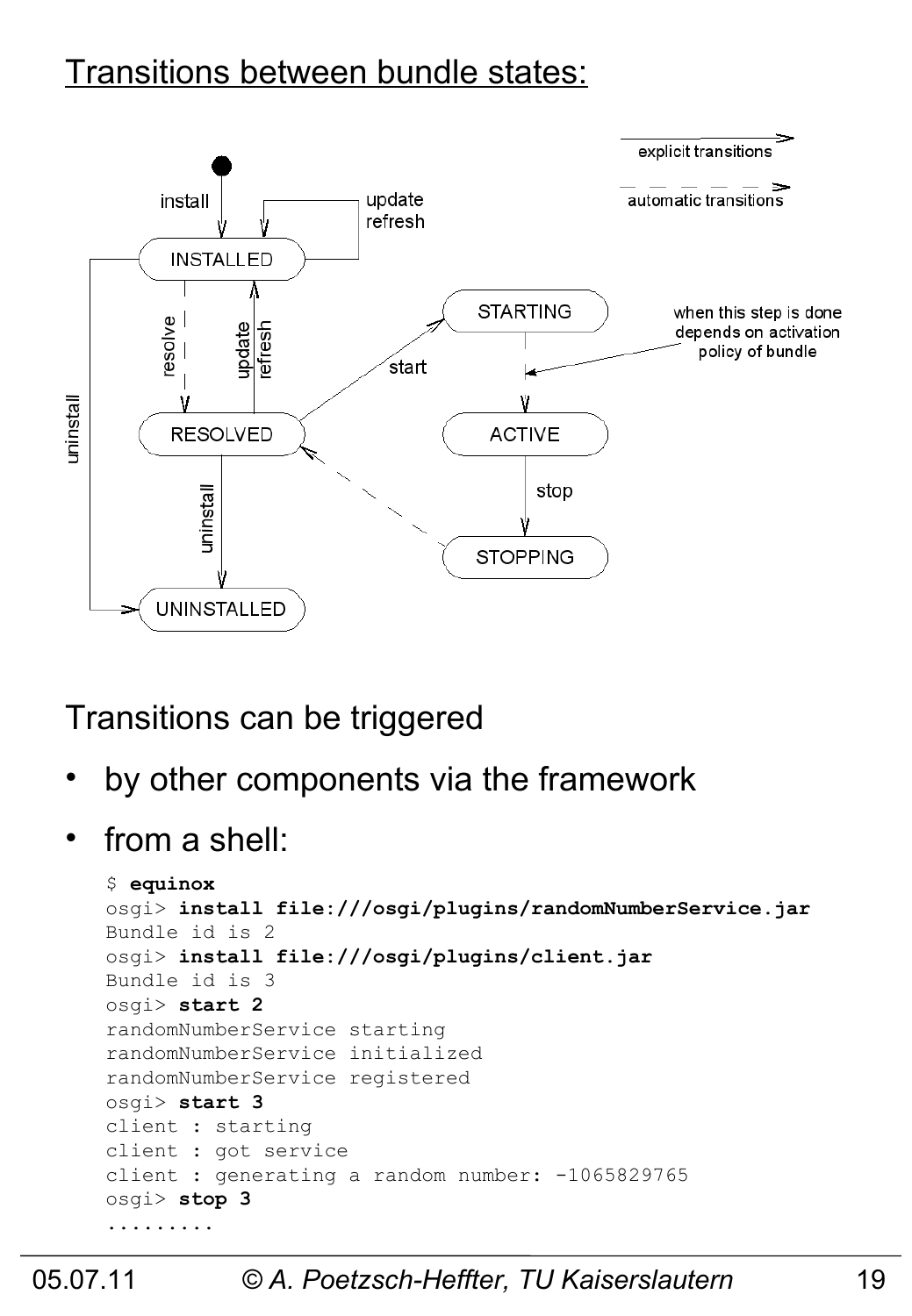## 8.2.3 Further Features of OSGi

OSGi provides many more features. Important examples are support for

- Event infrastructure: The framework supports events to communicate state changes of bundles to other bundles.
- Startup and shut down: There is a detailed procedure for shutting down and starting containers. In particular, all started bundles at shut down time are automatically restarted at start up.
- Security:

 An optional security layer supports authentication of bundles (based on the Java security architecture)

• Versioning:

 OSGi allows the use of different versions of bundles and packages. Version numbers and ranges can be used with bundle imports.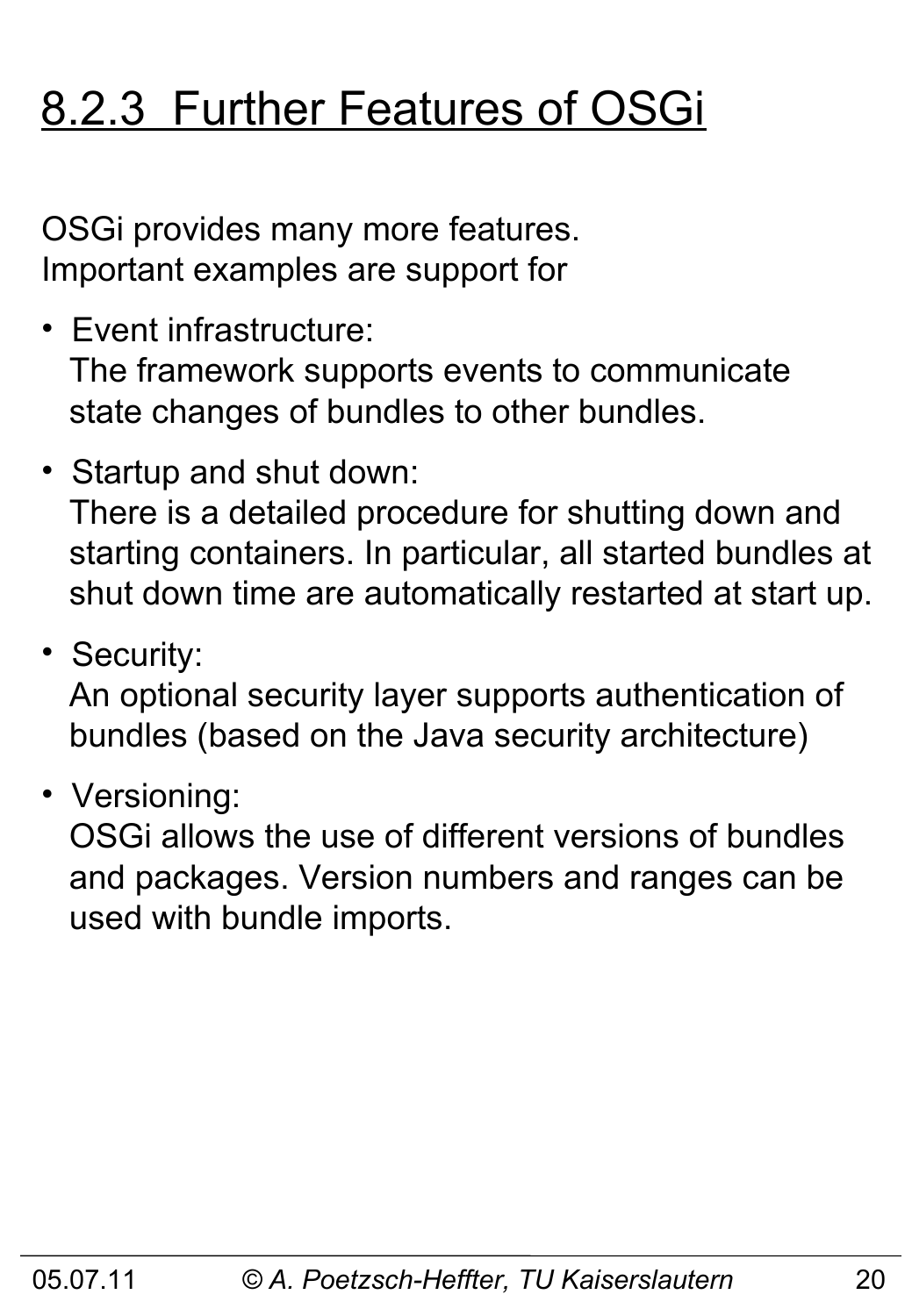## **8.3 Enterprise JavaBeans**

The Enterprise JavaBeans framework is a component framework developed by Sun Microsystems. It supports the realization of application servers according to the three tier architectural pattern.

### Explanation: (Application server)

An *application server* is a software system that provides services for (remote) clients.

The persistent data involved in such services is usually managed by databases.

The tasks of an application sever are:

- Accepting and maintaining the connection to clients (authorization and security mechanisms, control over the client sessions).
- Reading and writing data from and to the database.
- Transaction mechanisms.
- The core functionality of the supported services.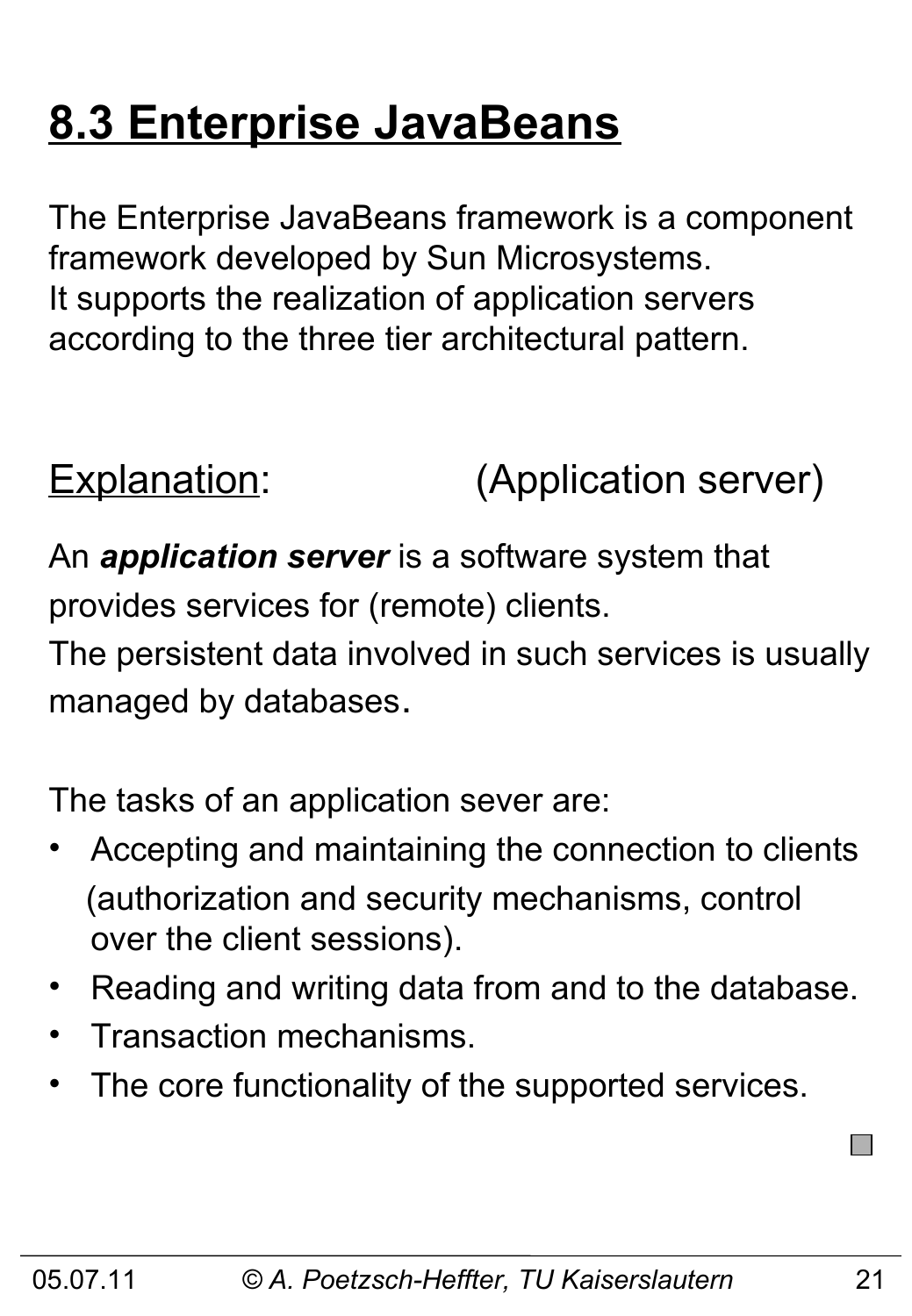In the following, we describe

- the component model, i.e. what beans are and how they are described, and
- the infrastructure to deploy and work with beans.

Further reading:

Enterprise JavaBeans Specification

#### Remarks:

- EJB shows (like OSGi) that component frameworks do not provide the implementation of components to be used in the constructed systems (in contrast to program frameworks).
- A number of other component frameworks supporting the construction of application servers are available (e.g. the Spring Framework).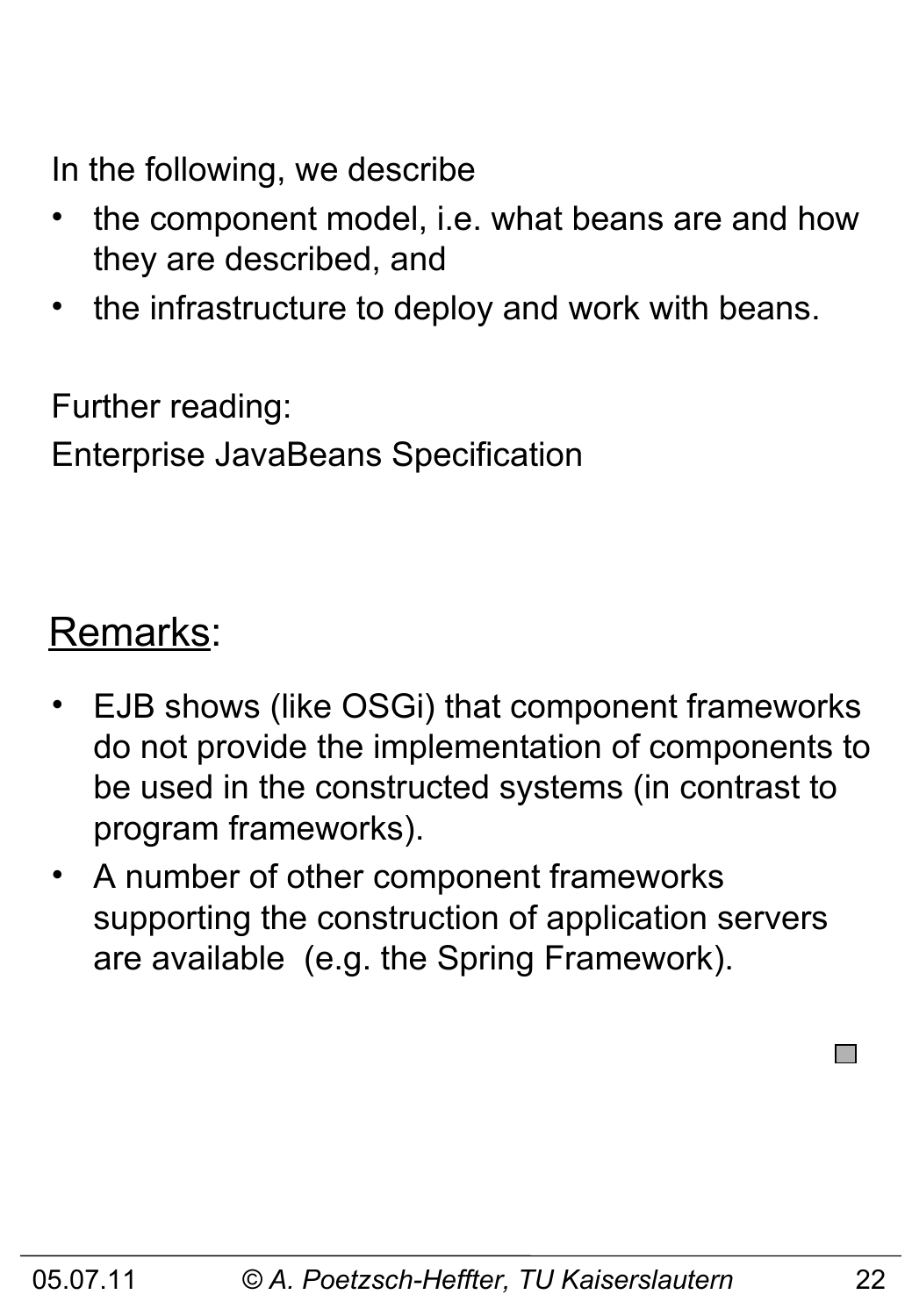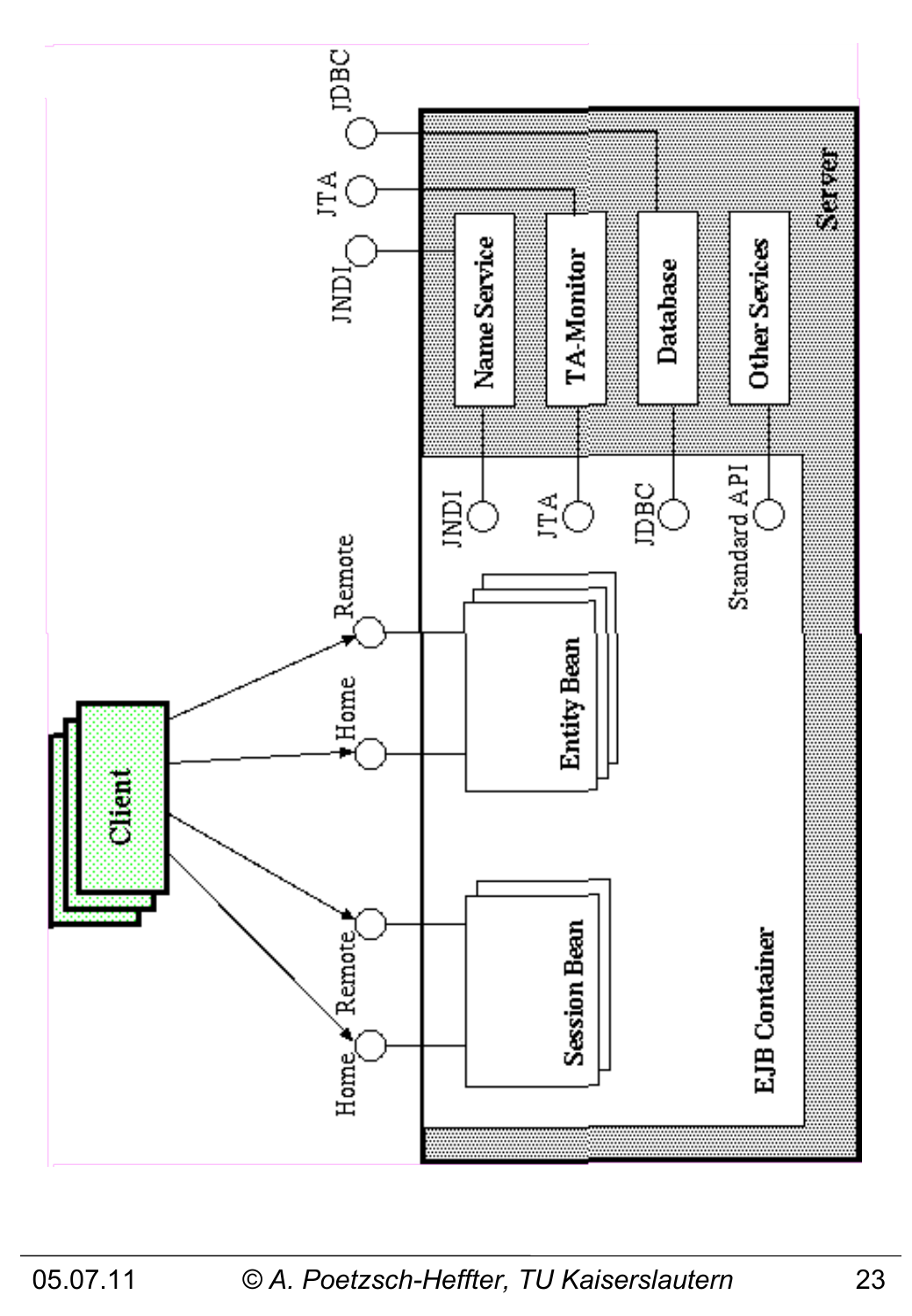## 8.3.1 Component Model

The Enterprise JavaBeans are the components from which a so-called application assembler constructs a server-side application.

The resulting application is deployed in an EJB container. After deployment, it is available to clients.

The application and thus the beans can use the mechanisms of the underlying container like:

- transaction mechanisms,
- control for persistence,
- security services,
- etc.

## **Bean Species and Parts**

The beans are the units of composition in the EJB framework, i.e. the components. We speak of

- • *bean instances:* These are the runtime objects. A bean instance might consist of more than one object.
- • *bean components:* This is the software implementing their functionality. A bean component comprises more than one Java class.
- There are two different kinds of beans: *Entity* beans and *session* beans.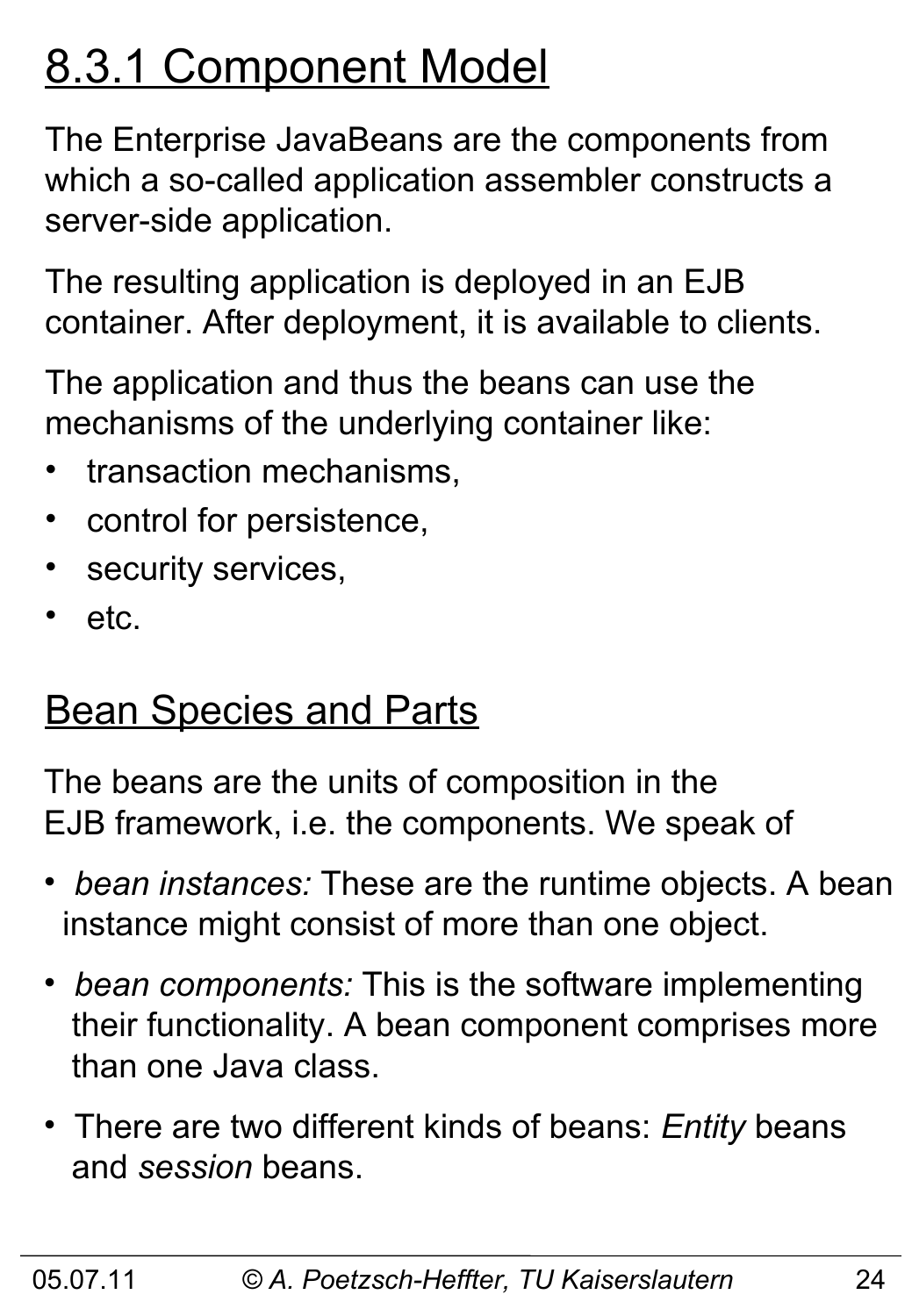*Entity beans* essentially represent the data objects handled by the system (e.g. bank accounts, products, assurance policies, orders, or employees).

An entity bean instance usually corresponds to what is called an entity in the literature about entityrelationship modeling and data base systems.

Entity bean instances are usually persistent. The programmer of the bean can choose between

- bean-managed persistence: persistence mechanisms implemented by programmer;
- container-managed persistence: persistence is managed automatically by the container.

An entity bean instance can be accessed by different clients communicating with the application sever. The instance is logically identified by a so-called *primary key.*

*Session beans* are used to model tasks, processes, or behavior of the application server.

A session bean corresponds to a service for a client.

A session bean instance is a private ressource of a client.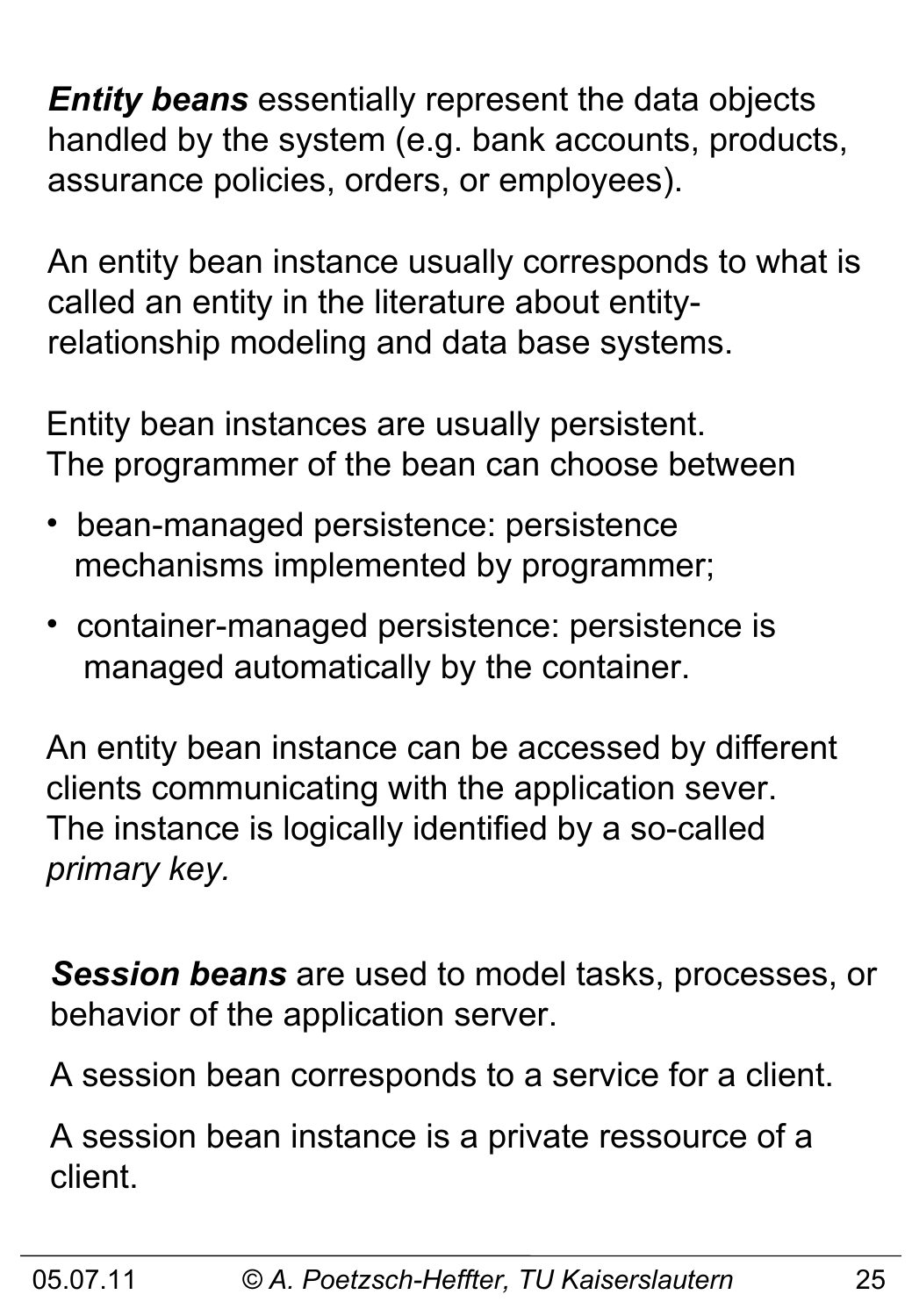The framework distinguishes between

- stateless session beans and
- stateful session beans, which have a state that is maintained between *method invocations*. The state is not persistent.

A *bean component* consists of four or five parts:

- the remote interface,
- the home interface,
- the primary key class (only for entity beans),
- the bean class, and
- the deployment descriptor.

We will explain these parts in turn by a simple example of an entity bean representing a bank account.

#### The Remote Interface

The remote interface defines the methods that the entity bean provides to the client. It reflects the functionality of the bean.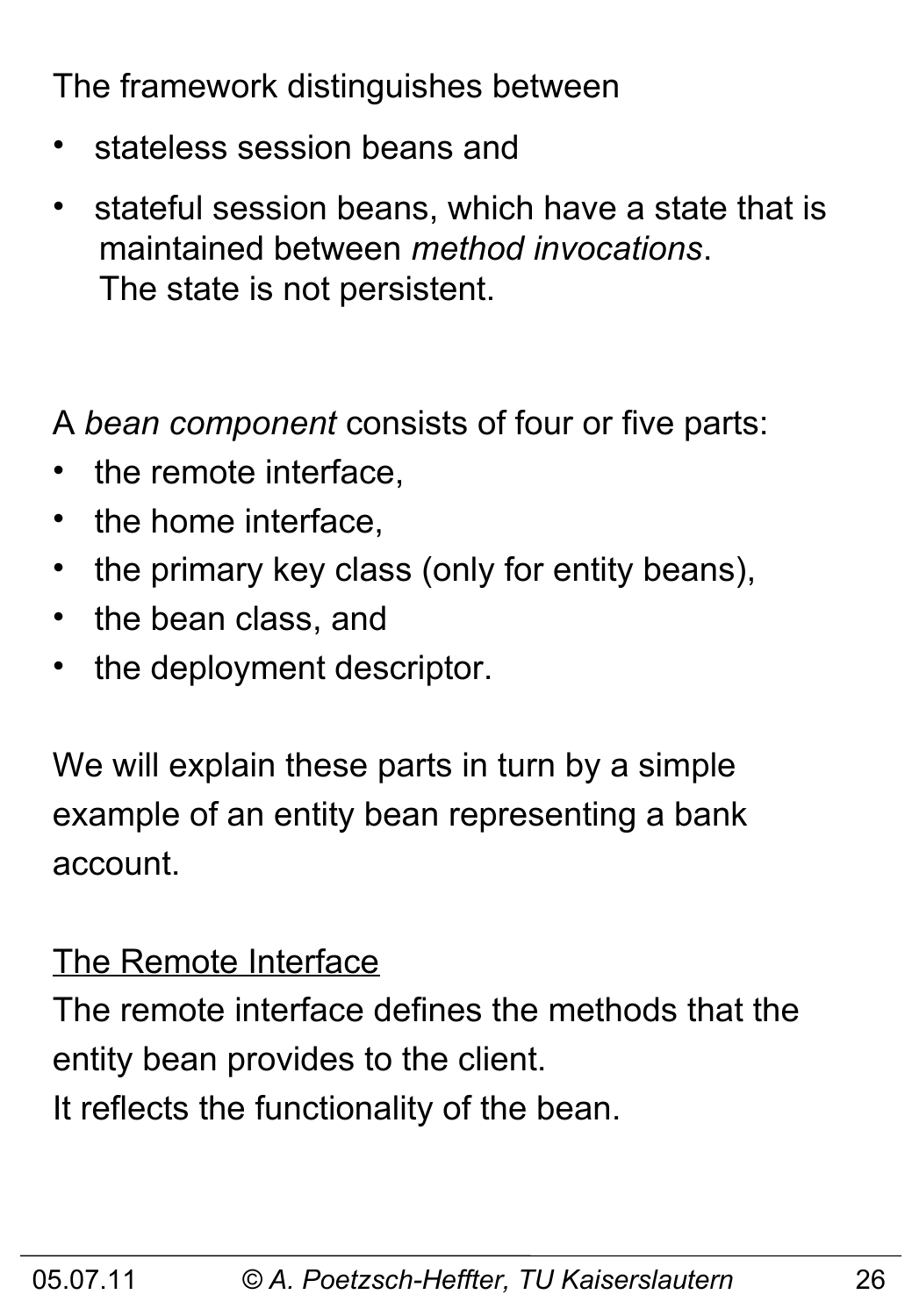The bank account bean of our example allows one

- to ask for the number of the account,
- to query for the balance,
- and to change the balance by a positive or negative amount.

```
public interface BankAccount 
                   extends EJBObject {
   String getAccountNumber()
                   throws RemoteException;
   float getBalance() 
                   throws RemoteException;
   void changeBalance(float amount) 
                   throws RemoteException;
}
```
EJBObject is a supertype of all bean instances. In order to support remote method invocation, it is a subtype of type Remote.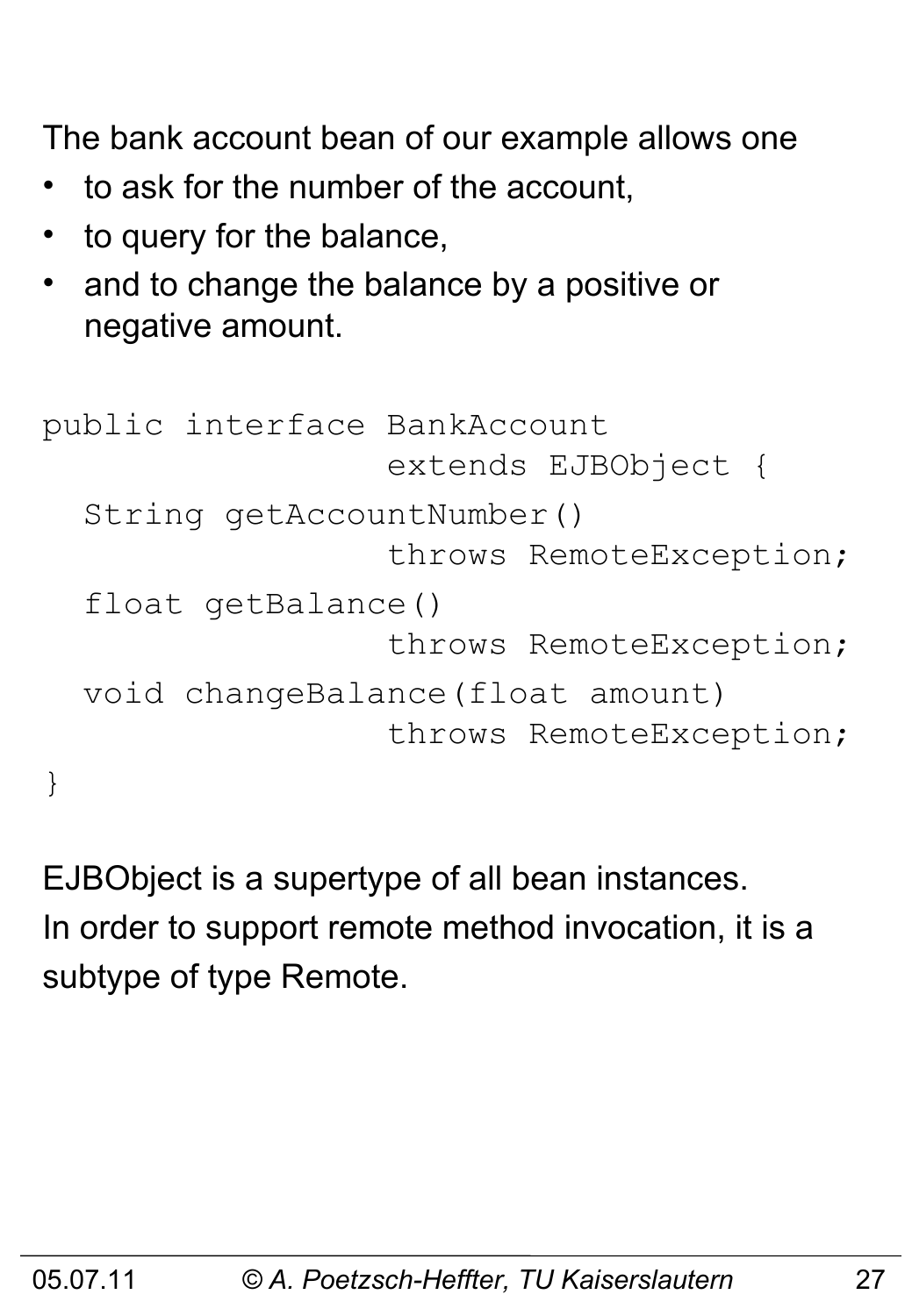#### The Home Interface and Primary Key Class

The home interface defines the methods concerning the lifecycle of the bean.

The client uses this interface

- to create bean instances.
- to find them,
- and to remove them.

In our example, the home interface defines two methods to create and find an account:

```
public interface BankAccountHome 
                   extends EJBHome {
   BankAccount create(String accNo, 
                        float initBal)
                throws CreateException, 
                        RemoteException;
   BankAccount findByPrimaryKey(
                      BankAccountPK accPK)
                throws FinderException, 
                        RemoteException;
}
```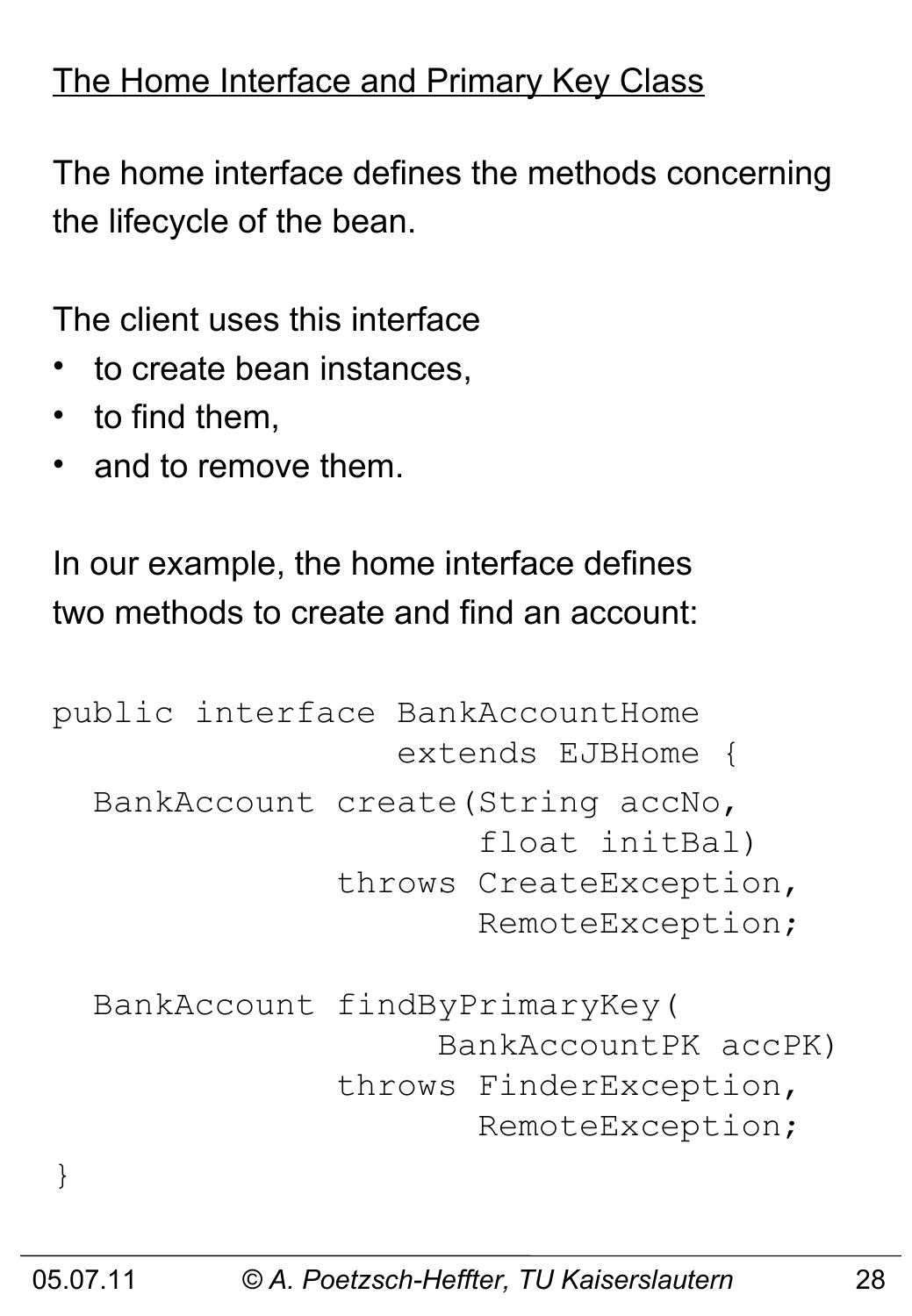Home interfaces have to extend interface EJBHome which contains a method to delete a bean and, as a subtype of Remote, the functionality for remote method invocation.

The method *findByPrimaryKey* plays a special role in the EJB framework. It has to take a primary key as parameter. Its return type has to be the type of the corresponding remote interface.

Here, we use the account number as primary key:

```
public class BankAccountPK 
      implements java.io.Serializable {
   public String accountNumber;
   public BankAccountPK(String accNo){ 
     accountNumber = accNo;}
   public BankAccountPK() { 
     accountNumber = new String(); }
   public int hashCode() {
      return accountNumber.hashCode(); }
   public boolean equals(Object obj) {
      return accountNumber.equals(obj); }
   public String toString() { 
      return accountNumber; }
}
```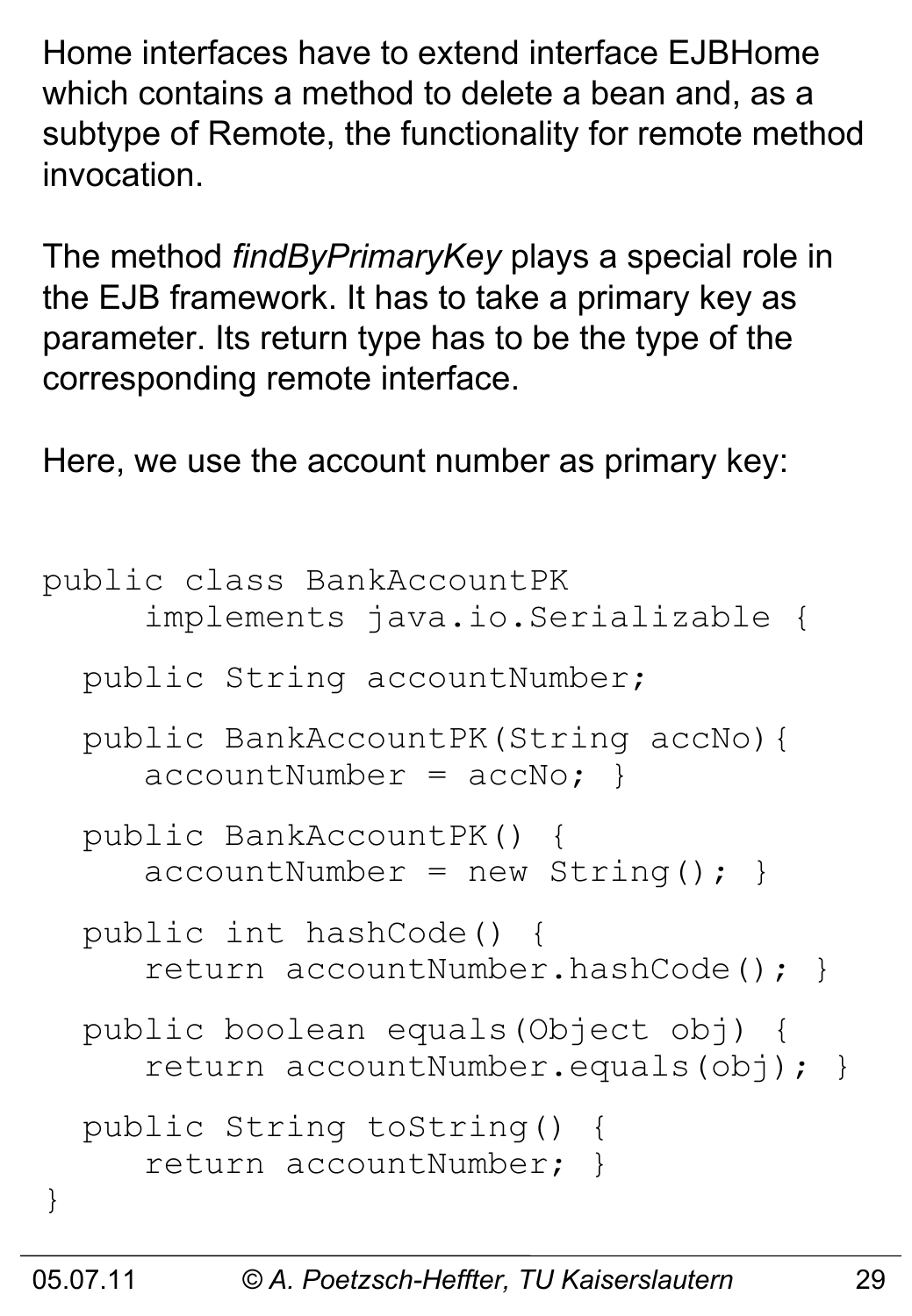#### The Bean Class

The bean class provides implementations for the methods of the home and remote interface. The only exception is the method findByPrimaryKey which is provided in the deployment process.

The bean class must not be a subtype of the home and remote interfaces, i.e. it does not "implement" the interfaces in the sense of Java.

It has to provide implementations for their methods. The connection between the bean class and the interfaces will be established during deployment.

```
public class BankAccountBean 
               implements EntityBean {
```
 public String accountNumber; public float accountBalance; private EntityContext theContext;

// continued on following slides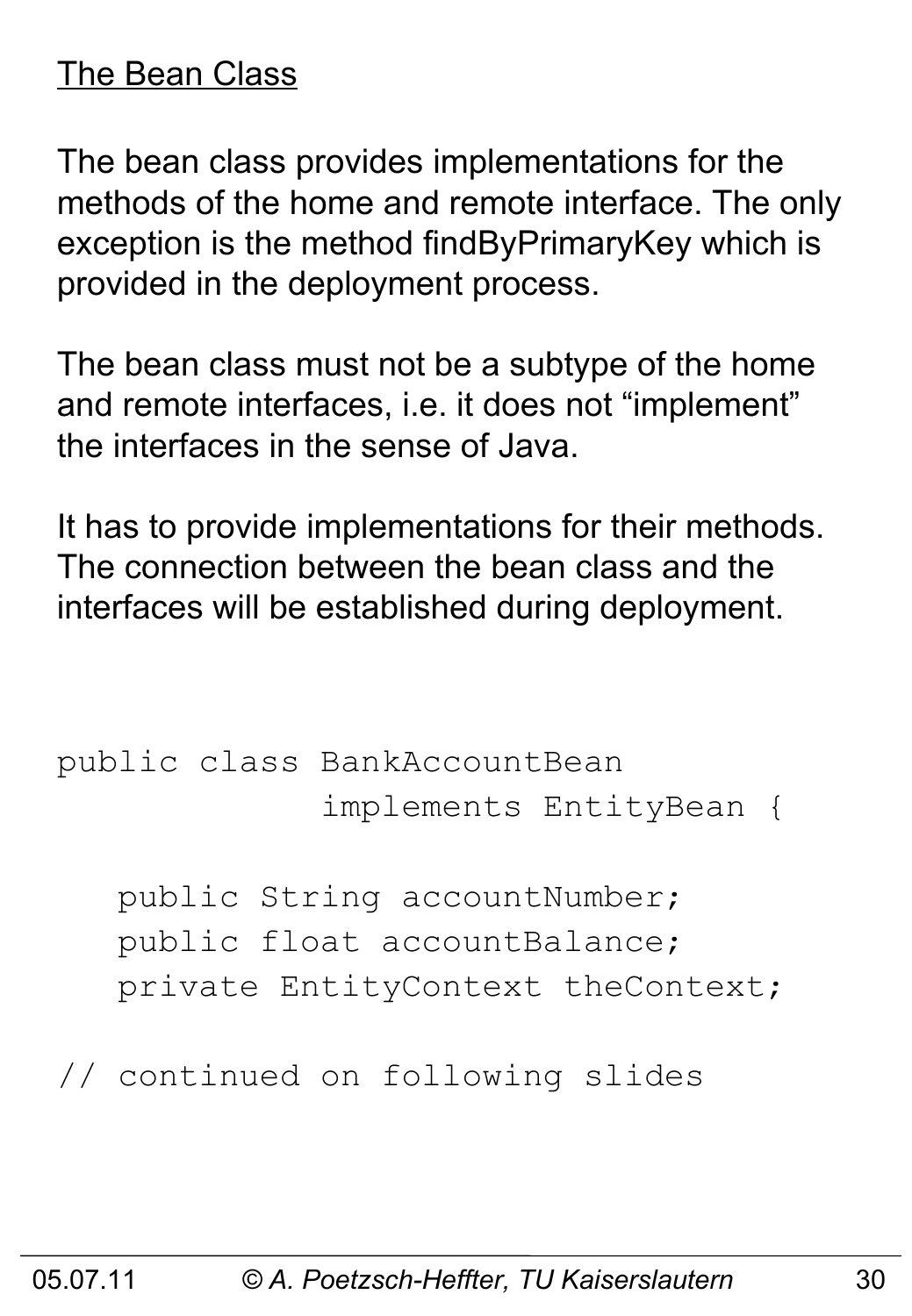```
// corresponds to create method of 
// home interface: ejb+create
    public BankAccountPK ejbCreate(
              String accNo, float initBal)
          throws CreateException, 
                  RemoteException {
       acccountNumber = accNo; accountBalance = initBal;
        return null;
     }
// methods implementing the remote
// interface
    public String getAccountNumber()
          throws RemoteException {
       return accountNumber;
    }
    public float getBalance() 
          throws RemoteException {
       return accountBalance;
 }
    public void changeBalance(
                            float amount) 
          throws RemoteException {
       accountBalance += amount;
    }
```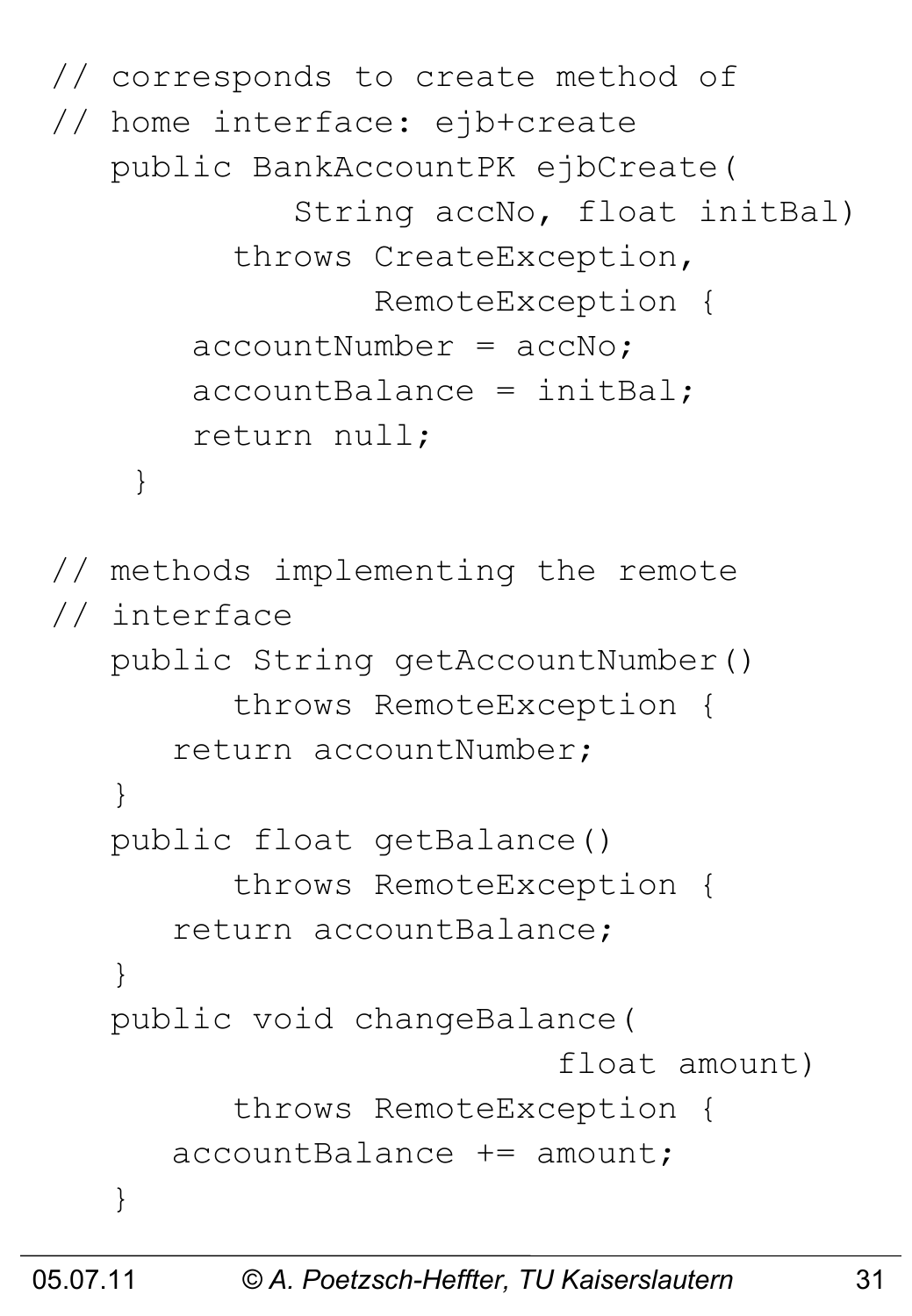```
// the methods of interface 
// javax.ejb.EntityBean
    public void setEntityContext(
                         EntityContext ctx)
              throws RemoteException {
      theContext = ctx;
    }
    public void unsetEntityContext()
              throws RemoteException {
      theContext = null; }
    public void ejbRemove() 
              throws RemoteException, 
                     RemoveException {}
    public void ejbActivate()
              throws RemoteException {}
    public void ejbPassivate() 
              throws RemoteException {}
    public void ejbLoad() 
              throws RemoteException {}
    public void ejbStore() 
              throws RemoteException {}
}
```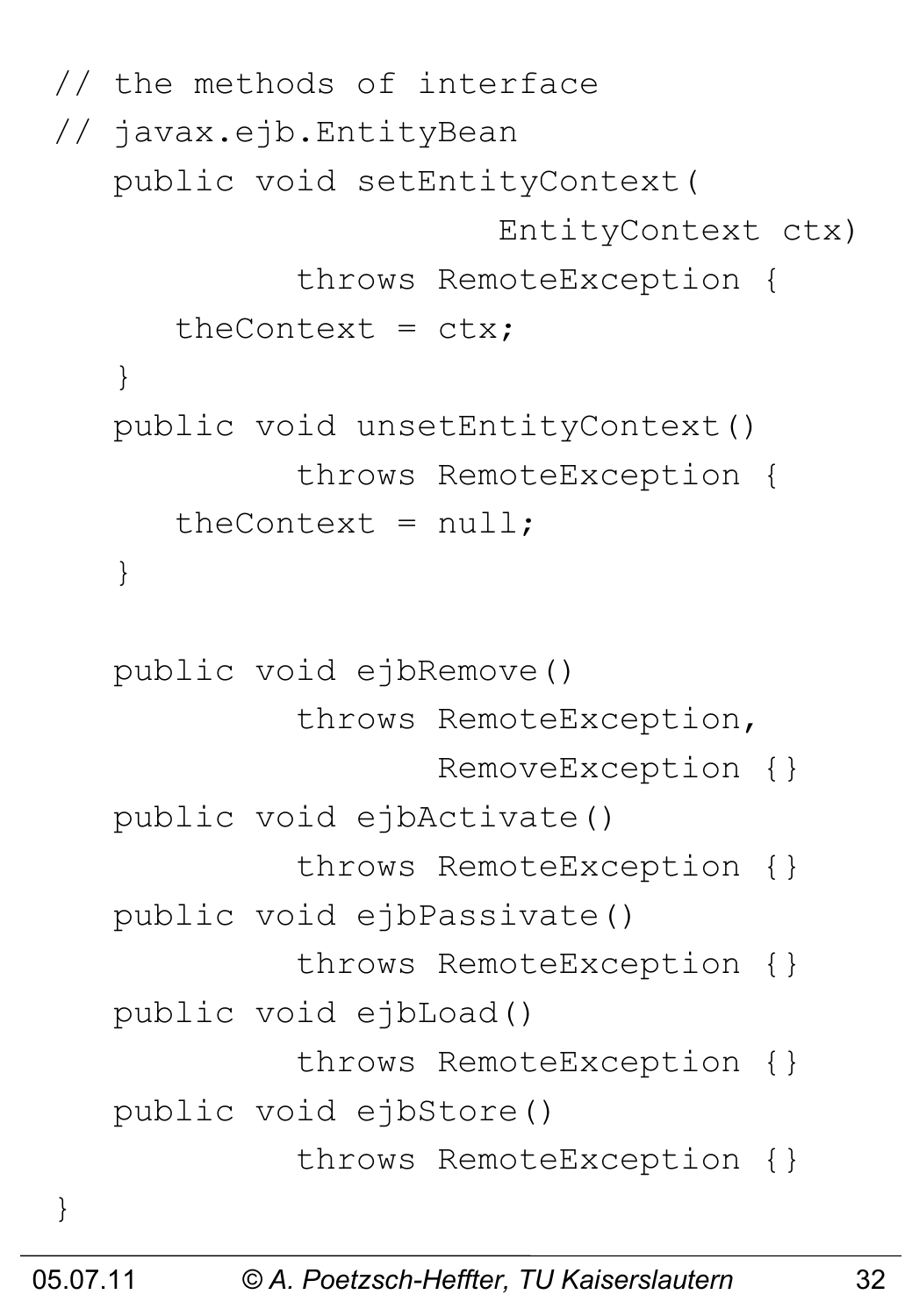Bean classes have to implement the interface EntityBean of the EJB framework. The methods of this interface manage the

communication between the bean and the container.

For example the method setEntityContext allows the container to store so-called context information into the bean. This context information is used by the container to manage the identity of bean instances.

### The Deployment Descriptor

The deployment descriptor

- describes the different parts of a bean and the runtime properties like e.g. whether persistence is container- or bean-managed,
- allows to combine several beans into one unit,
- describes external dependency (e.g. to databases or external beans),
- provides deployment information (e.g. access rights specifying who has the permission to invoke a method).
- Deployment descriptors are defined in an XML format.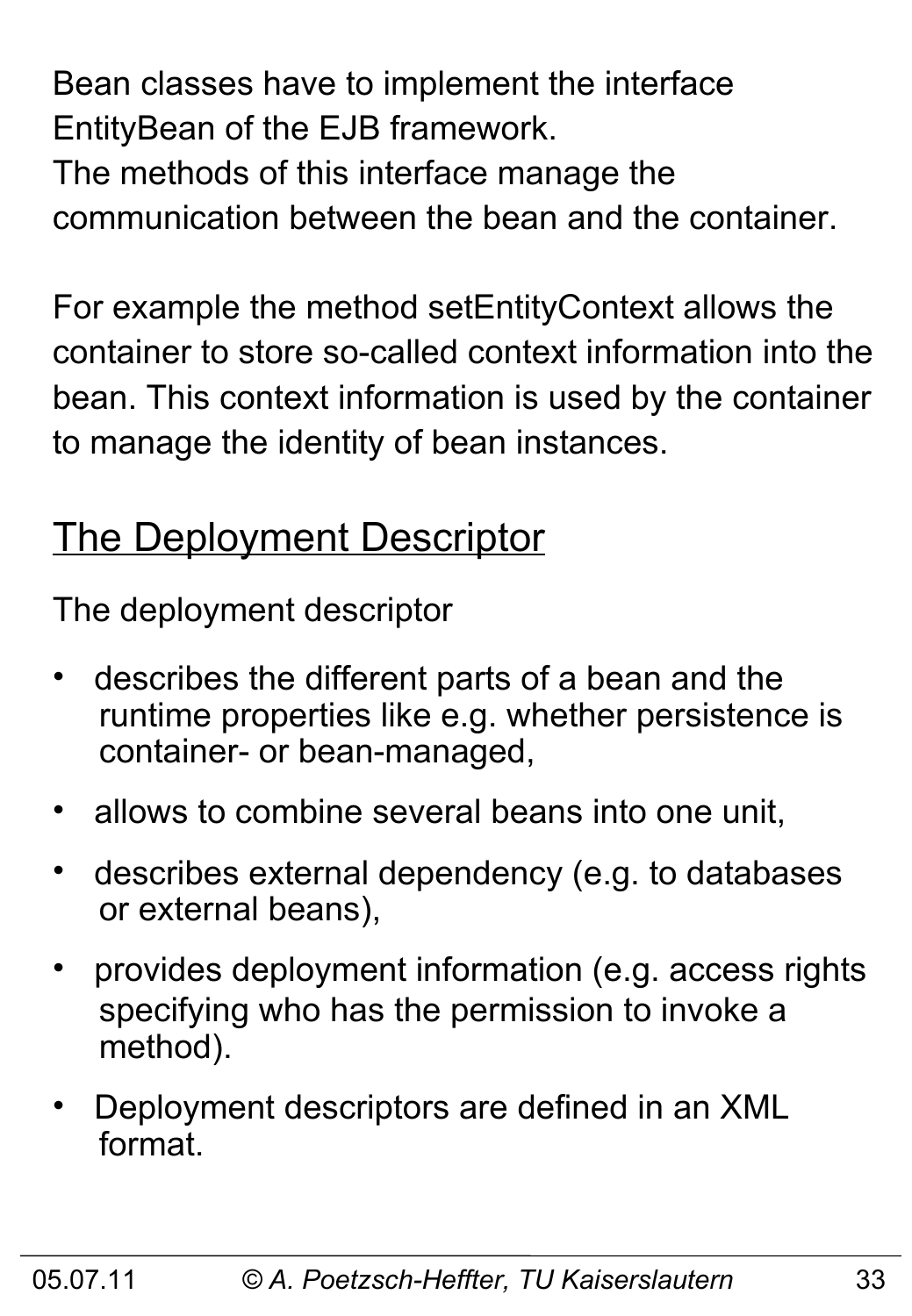EJB framework provides a very practical example of a description language with formal syntax to capture architectural relations and properties.

The descriptions are later used to deploy the software systems in a semi-automatic way.

<?xml version="1.0" ?> <!DOCTYPE ejb-jar PUBLIC "-//Sun Microsystems, Inc. //DTD Enterprise JavaBeans 1.2//EN" "http://java.sun.com/j2eedtds/ejb-jar\_1\_2.dtd>"

<ejb-jar> <description> deployment descriptor of entity bean BankAccount </description>

(continued on next three slides)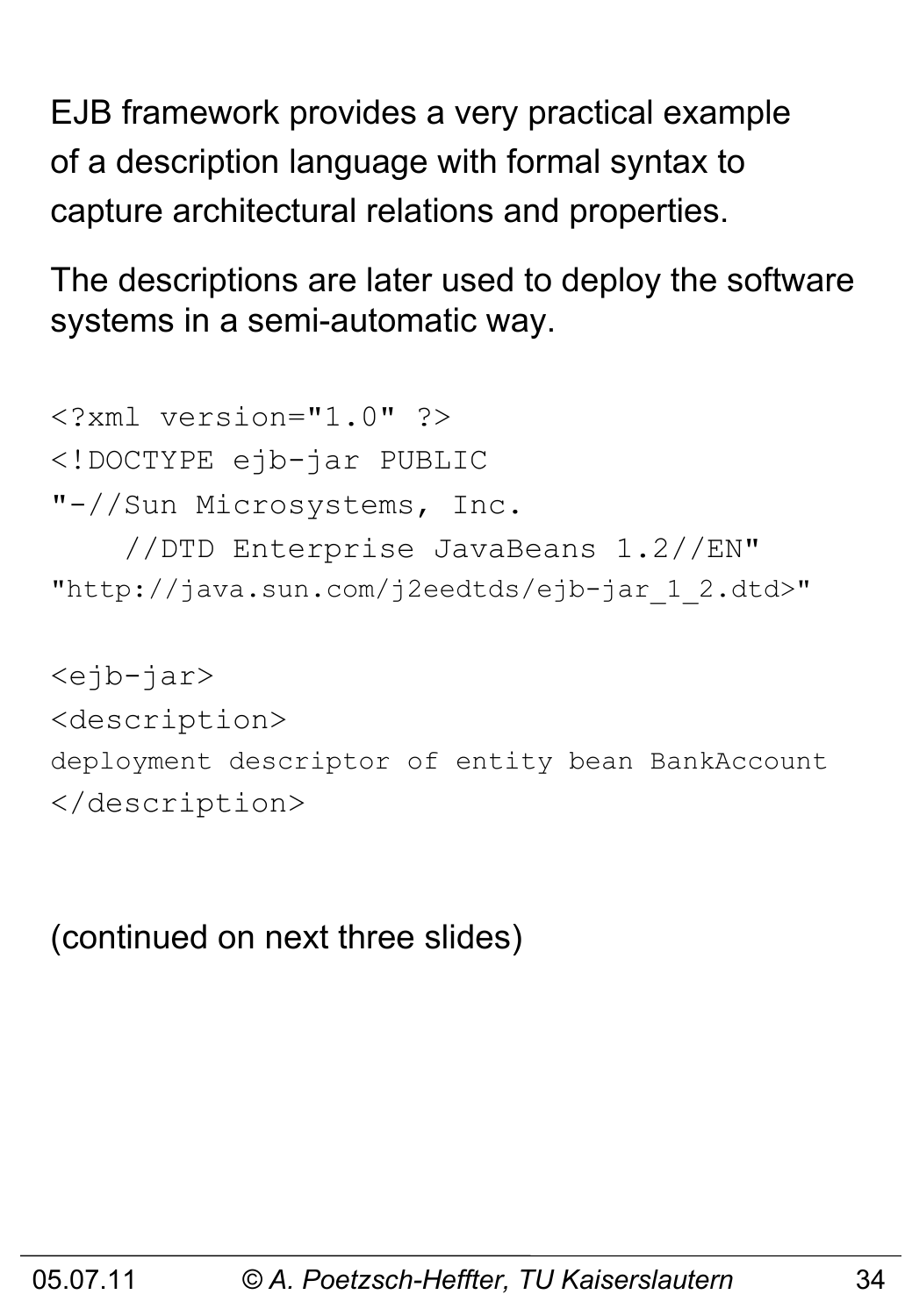| venterprise-beans<br>AQ<br>@<br><entity><br/>S<br/>C<br/>ription&gt;<br/><math>\overline{\vee}</math></entity>                                                         |
|------------------------------------------------------------------------------------------------------------------------------------------------------------------------|
| BankAccount<br>represents<br>$\omega$<br>bank<br>accou<br>Ц                                                                                                            |
|                                                                                                                                                                        |
| Λ<br>$\frac{1}{1}$<br>name<br>$\frac{0}{1}$<br><b>Uhe</b><br>hean<br>in.<br>TUNDI<br>$\frac{1}{\sqrt{ }}$                                                              |
| <ejb-name>BankAccount</ejb-name>                                                                                                                                       |
| Λ<br>$\frac{1}{1}$<br>name<br>$\circ$<br>$\overline{\phantom{a}}$<br>home<br>Interf<br>а<br>О<br>$\mathbb O$<br>$\begin{array}{c}\n1 \\ 1 \\ \vee\n\end{array}$        |
| <br>same>eJdasples<br>$\frac{1}{9}$<br>counts<br>                                                                                                                      |
| Λ<br>$\frac{1}{1}$<br>name<br>$\frac{0}{1}$<br>remote<br>Interf<br>а<br>О<br>$\mathcal{O}$<br>$\frac{1}{\sqrt{2}}$                                                     |
| sample>ejh.samples<br>squuoooe.<br>. BankAc<br>count                                                                                                                   |
| Λ<br>$\frac{1}{1}$<br>name<br>$\frac{1}{2}$<br>hean<br>clas<br>$\Omega$<br>$\frac{1}{1}$<br>$\vee$                                                                     |
| <ejb-class>ejb.samples.accounts.Ban<br/>kAccountBea</ejb-class>                                                                                                        |
| $rac{1}{\sqrt{2}}$                                                                                                                                                     |
| Λ<br>$\frac{1}{1}$<br>a<br>O<br>ä<br>US<br>$\circledR$<br>$\Omega$<br>container-managed<br>pers<br>istence                                                             |
| <i><br/>bratatence-type&gt;Containersia</i><br>tence-type>                                                                                                             |
| Λ<br>$\frac{1}{1}$<br>$\bigcap$<br>$\overline{\phantom{0}}$<br>$\omega$<br>$\Omega$<br>$\Omega$<br>$\circ$<br>$\overline{H}$<br>primary<br>Кеу<br>$\frac{1}{\sqrt{ }}$ |
| <br>i<br>Das<br>splqmas.dre <s<br>eccount.<br/>Ø<br/>AccountPK.</s<br>                                                                                                 |
| $<$ /prim-key-clas<br>$\Omega$<br>$\vee$                                                                                                                               |

 $\overline{\mathsf{t}}$ e  $\vee$ 

**N** 

 $\Xi$  $\overline{\mathbb{D}}$  $\vee$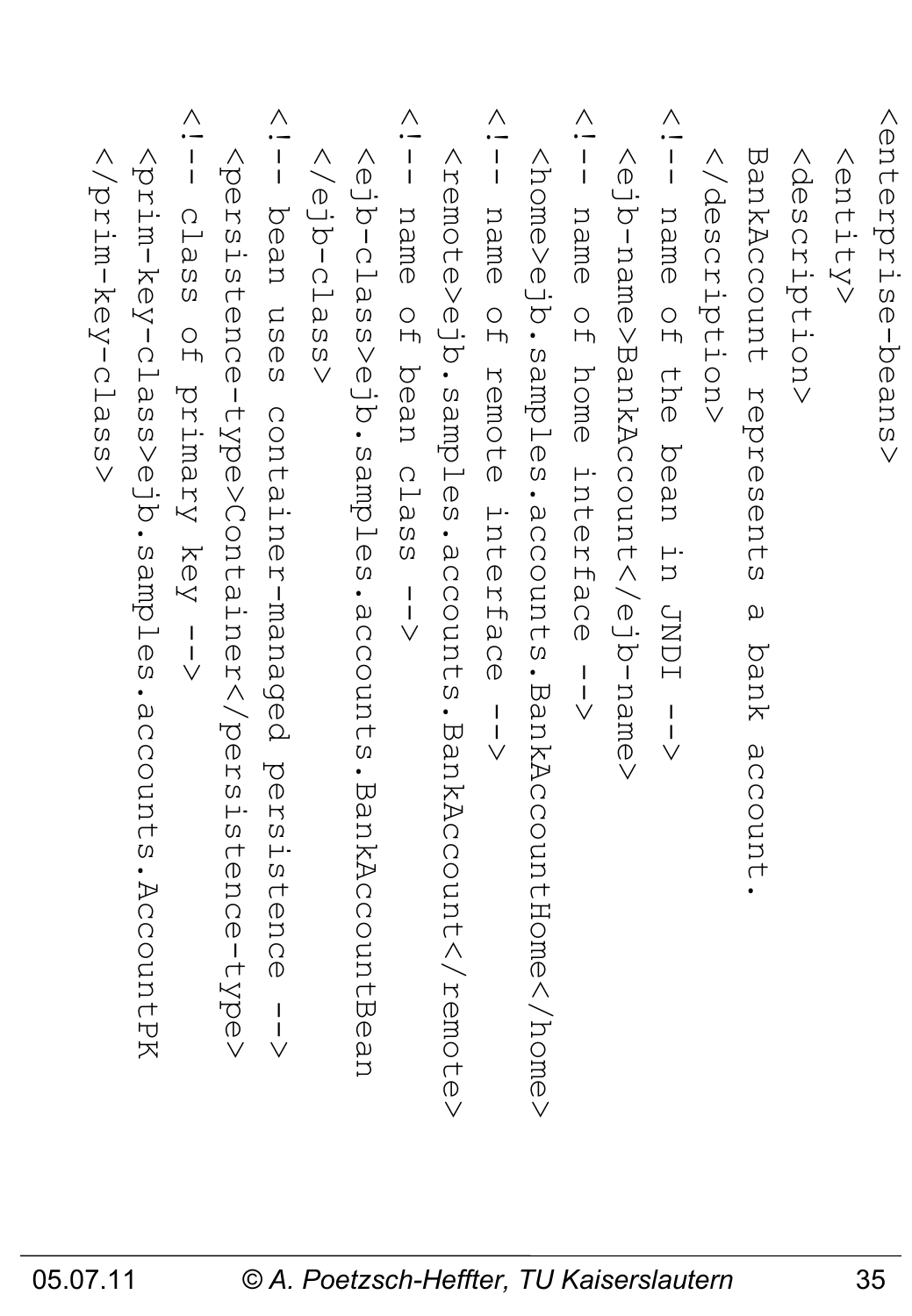| <assembly-descriptor><br/>Venterprise-bensy<br/><br/><br/> rmp-Held&gt;<br/><math>&lt;</math>prp-field&gt;<br/><br -itel-<br=""><aloritity-role><br/><br =ierel<br=""/>VOSSCRIPLISTRE DIE OF<br/>&lt;плецаниане/ассоситывцанов//плеца-<br/><field-name>accountNumber</field-name><br/>bank<br/>employeescription&gt;<br/>name&gt;</aloritity-role></br></assembly-descriptor> | vead<br>-- ly<br>$\begin{array}{c} \wedge \\ \hline \mathsf{I} \end{array}$<br><reentrant>False</reentrant><br><btimkey-field>accountrNumber<br/>field in bean corresponding to key<br/>Eields<br/>is not reentrant<br/><math>\frac{1}{2}</math><br/>bean<br/>that<br/>proup<br/><math display="block">\begin{array}{c} 1 \\ 1 \\ \sqrt{1} \end{array}</math><br/><math>\frac{1}{9}</math><br/>persistent<br/><math>\frac{1}{\sqrt{2}}</math></btimkey-field> |
|-------------------------------------------------------------------------------------------------------------------------------------------------------------------------------------------------------------------------------------------------------------------------------------------------------------------------------------------------------------------------------|---------------------------------------------------------------------------------------------------------------------------------------------------------------------------------------------------------------------------------------------------------------------------------------------------------------------------------------------------------------------------------------------------------------------------------------------------------------|
|-------------------------------------------------------------------------------------------------------------------------------------------------------------------------------------------------------------------------------------------------------------------------------------------------------------------------------------------------------------------------------|---------------------------------------------------------------------------------------------------------------------------------------------------------------------------------------------------------------------------------------------------------------------------------------------------------------------------------------------------------------------------------------------------------------------------------------------------------------|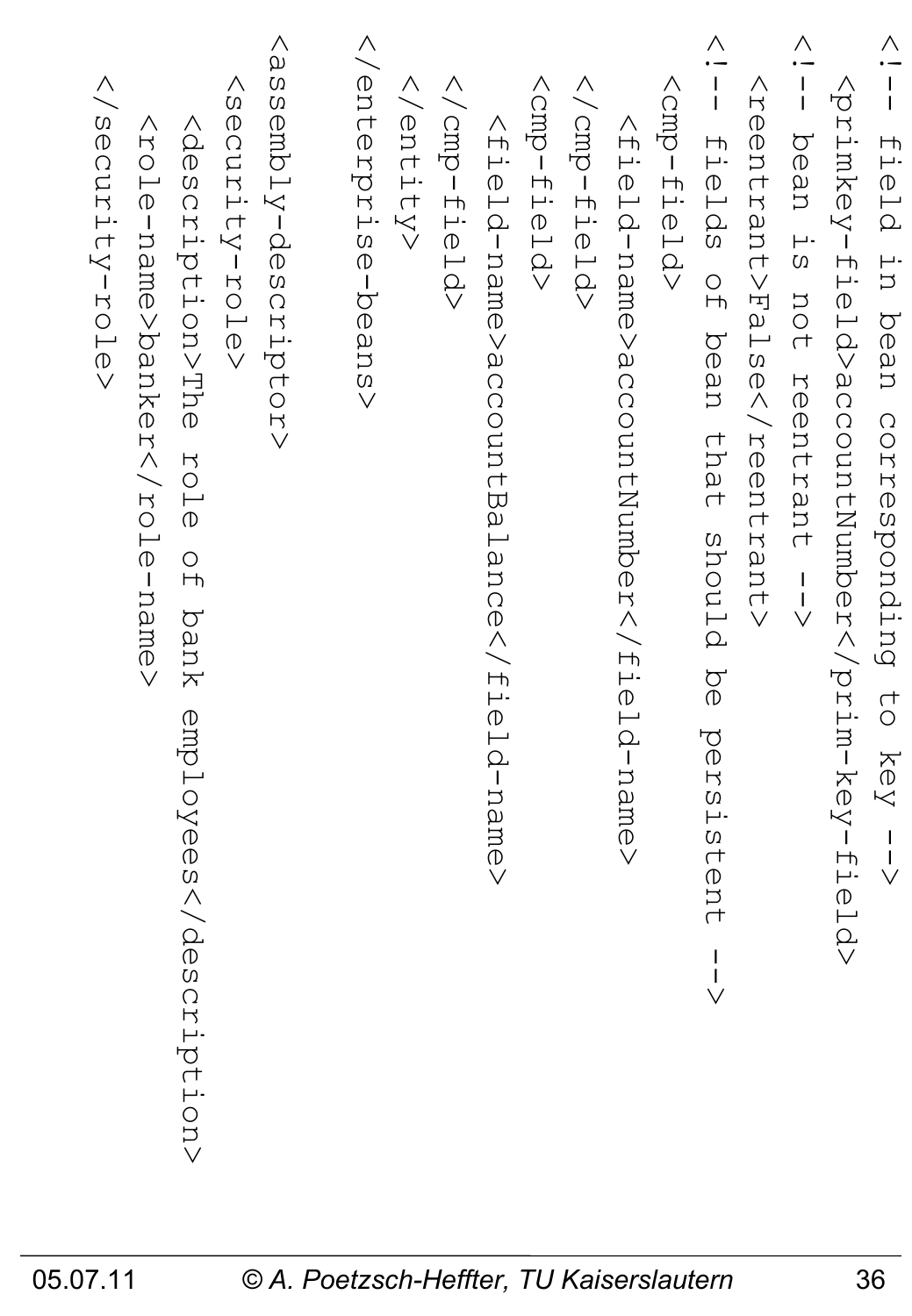| >prodity-descriptor><br><rejb-jar><br/><b>Y/COntainer-transaction&gt;</b><br/><trans-attribute>Required</trans-attribute><br/><br <br=""/> method&gt;<br/><method-name>changeBalance</method-name><br/><ejb-name>BankAccount<th><math display="block">\frac{1}{1}</math><br><b>NORTEBRUSBOCTIONS</b><br/><method><br/>method is only invoked<br/>α<br/>Θ<br/>part<br/><math>\frac{0}{1}</math><br/>transaction</method></br></th><th><math>\frac{\wedge}{\sqrt{1}}</math><br/><br/> refrod-permission&gt;<br/>transactional behavior<br/><br <br=""> method&gt;<br/><math>\frac{1}{2}</math><br/>method<br>changeBalance</br></br></th><th><nethod><br/><mのf amの="" hod="" n="" –=""> *&lt; / mのf hod – n amの&gt;<br/><ejb-name>BankAccount</ejb-name></mのf></nethod></th><th>&lt; -<br/>- I<br/>- I<br/><nethod-permission><br/>Bank employees may invoke<br/><role-name>banker</role-name><br/>all.<br/>methods</nethod-permission></th></ejb-name></rejb-jar> | $\frac{1}{1}$<br> | $\frac{\wedge}{\sqrt{1}}$<br><br>refrod-permission><br>transactional behavior<br><br> | <nethod><br/><mのf amの="" hod="" n="" –=""> *&lt; / mのf hod – n amの&gt;<br/><ejb-name>BankAccount</ejb-name></mのf></nethod> | < -<br>- I<br>- I<br><nethod-permission><br/>Bank employees may invoke<br/><role-name>banker</role-name><br/>all.<br/>methods</nethod-permission> |
|------------------------------------------------------------------------------------------------------------------------------------------------------------------------------------------------------------------------------------------------------------------------------------------------------------------------------------------------------------------------------------------------------------------------------------------------------------------------------------------------------------------------------------------------------------------------------------------------------------------------------------------------------------------------------------------------------------------------------------------------------------------------------------------------------------------------------------------------------------------------------------------------------------------------------------------------------------------|-------------------|---------------------------------------------------------------------------------------|----------------------------------------------------------------------------------------------------------------------------|---------------------------------------------------------------------------------------------------------------------------------------------------|
|------------------------------------------------------------------------------------------------------------------------------------------------------------------------------------------------------------------------------------------------------------------------------------------------------------------------------------------------------------------------------------------------------------------------------------------------------------------------------------------------------------------------------------------------------------------------------------------------------------------------------------------------------------------------------------------------------------------------------------------------------------------------------------------------------------------------------------------------------------------------------------------------------------------------------------------------------------------|-------------------|---------------------------------------------------------------------------------------|----------------------------------------------------------------------------------------------------------------------------|---------------------------------------------------------------------------------------------------------------------------------------------------|

 $\vee$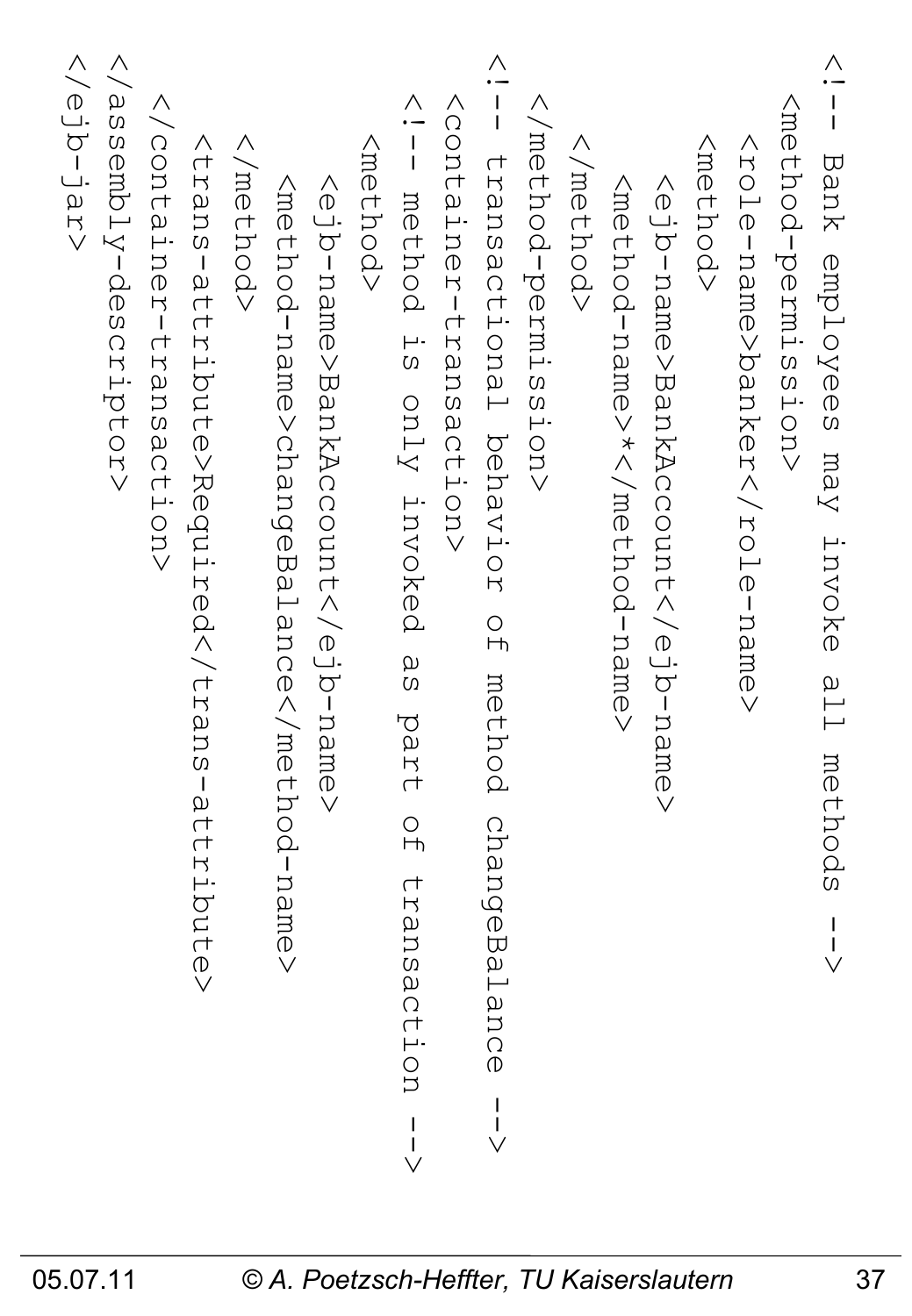## **Further Aspects**

In summary, the component model of the EJB framework is based on

- Java interfaces and classes
- and an XML document describing the relationship and properties of the parts.

I.e. it is a programming language dependent model.

The EJB specification contains a fairly large number of conventions and rules which

- make it possible that the parts can work together seamlessly,
- allow for the communication with the underlying container,
- make the beans to a large extent independent of the special implementation of the container.

Starting with version 3.0, EJB supports Java annotations to simplify the coding and to realize automated composition by *dependency injection*.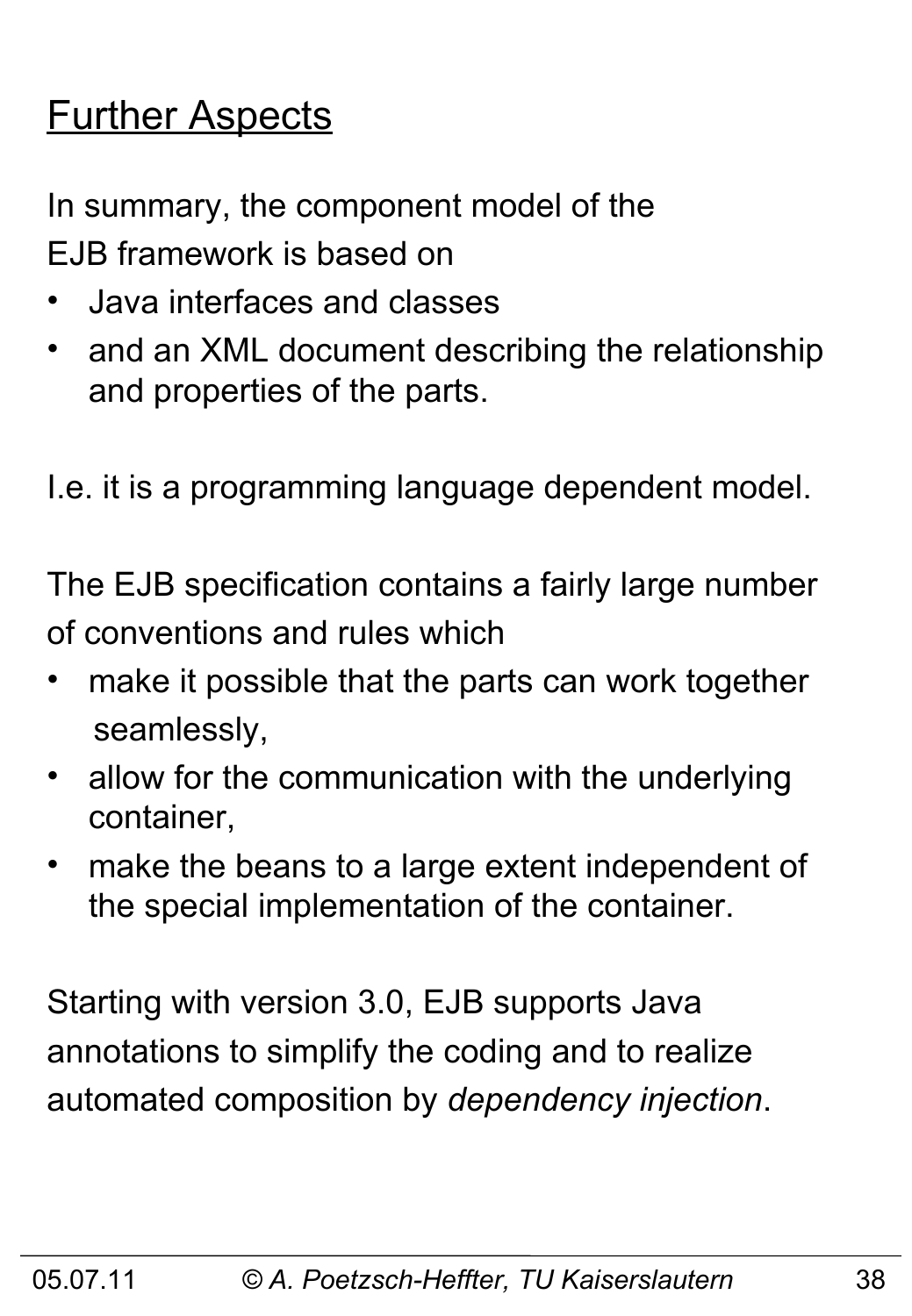In the following, we provide some more rule examples:

- A bean must not return the implicit parameter "this" as result of a method or pass it as a parameter.
- Static variables are forbidden in bean classes.
- Use of threads and synchronization mechanisms is not allowed.
- Use of GUI facilities as well as input- and output-operations are forbidden.
- Use of introspection and reflection must be avoided.
- Beans should not influence class loading and security management.

The basic reason underlying these restrictions is to create a well-defined interface between the components and the container.

This interface has to take behavioral and security aspects into account. E.g.

- deadlocks have to be avoided,
- the access rights of beans have to be restricted so that they cannot manipulate the data of other beans.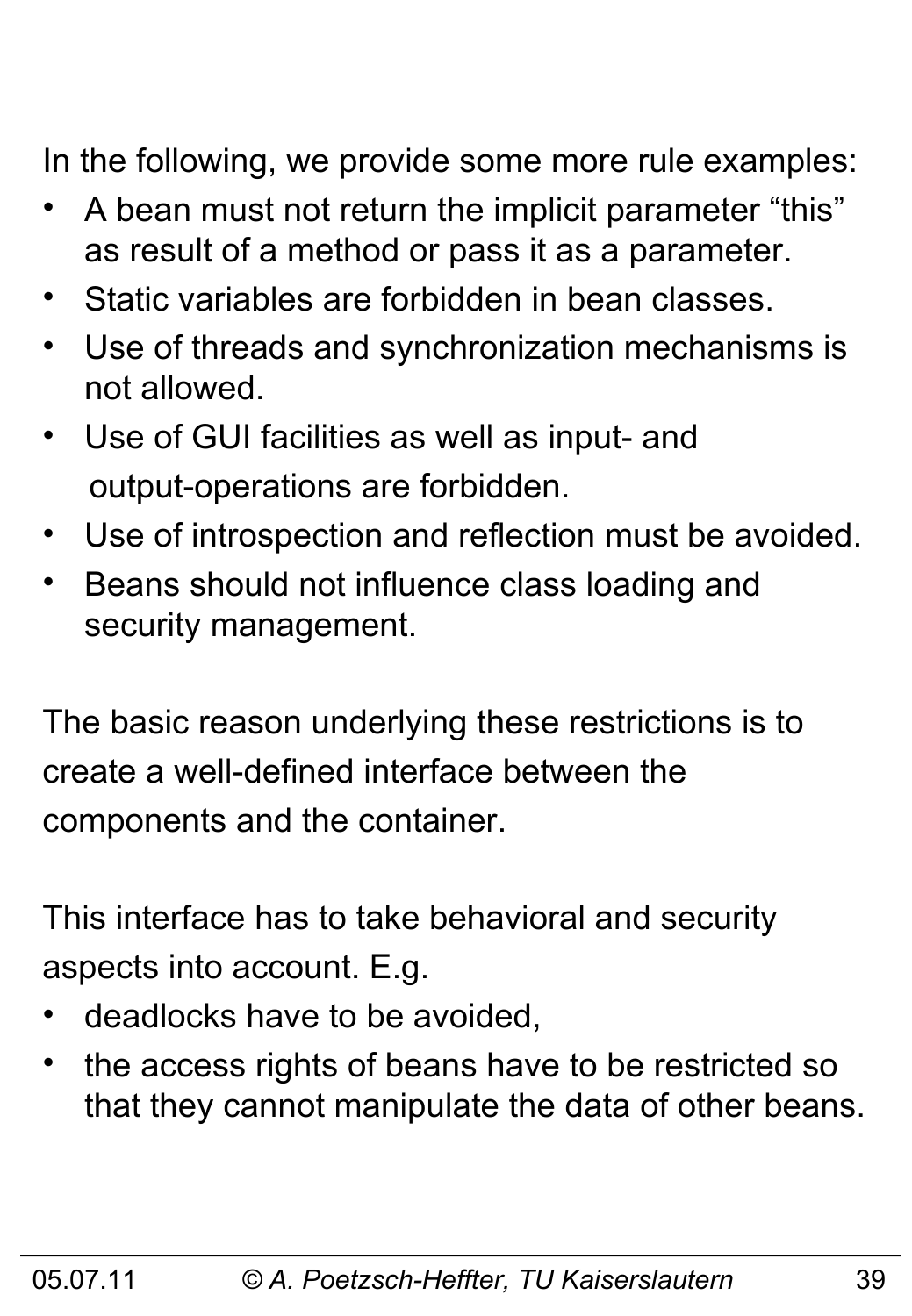## **8.3.2 Component Infrastructure**

The backbone of the EJB component infrastructure is the EJB container.

A bean instance can only exist within a container. The container is the runtime environment for bean instances and provides the "necessary services", in particular:

- a naming service,
- a transaction monitor,
- access to a database,
- and Java Mail service

### **Managing Beans**

The major task of the EJB container is to control the life cycle of bean instances.

It creates and removes instances.

In addition, it is responsible for an efficient management of bean instances:

- Many containers provide mechanisms to passivate and reactivate instances by temporarily storing them on disk.
- Pooling of instances allows to reuse an instance thereby avoiding removing an instance and afterwards creating an equal instance again.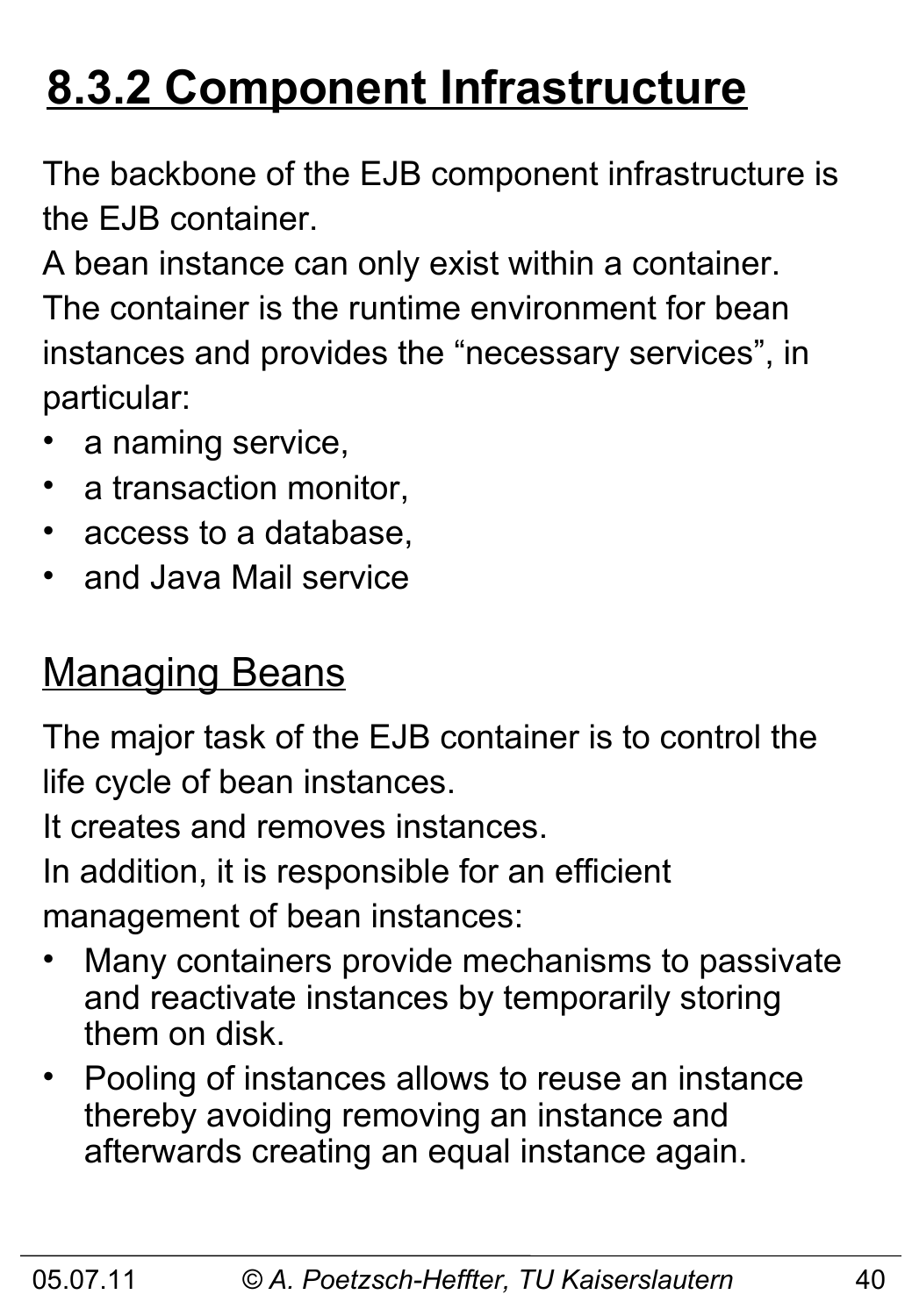- Support for load balancing between different containers: If one container is very busy, use another less frequented container.
- Mechanism to access beans by name. Containers use the Java Naming and Directory Interface which is an extension to the naming mechanism underlying RMI.

#### Persistence, Transactions, Security

EJB containers have to support a mechanism that is called container-managed persistence.

An entity bean with container-managed persistence relies on the container to perform persistent data access on behalf of the bean instances.

The container has to

- transfer the data between the bean instance and the underlying database,
- implement the creation, removal, and lookup of the entity object in database,
- manage the mapping between primary key and EJBObject.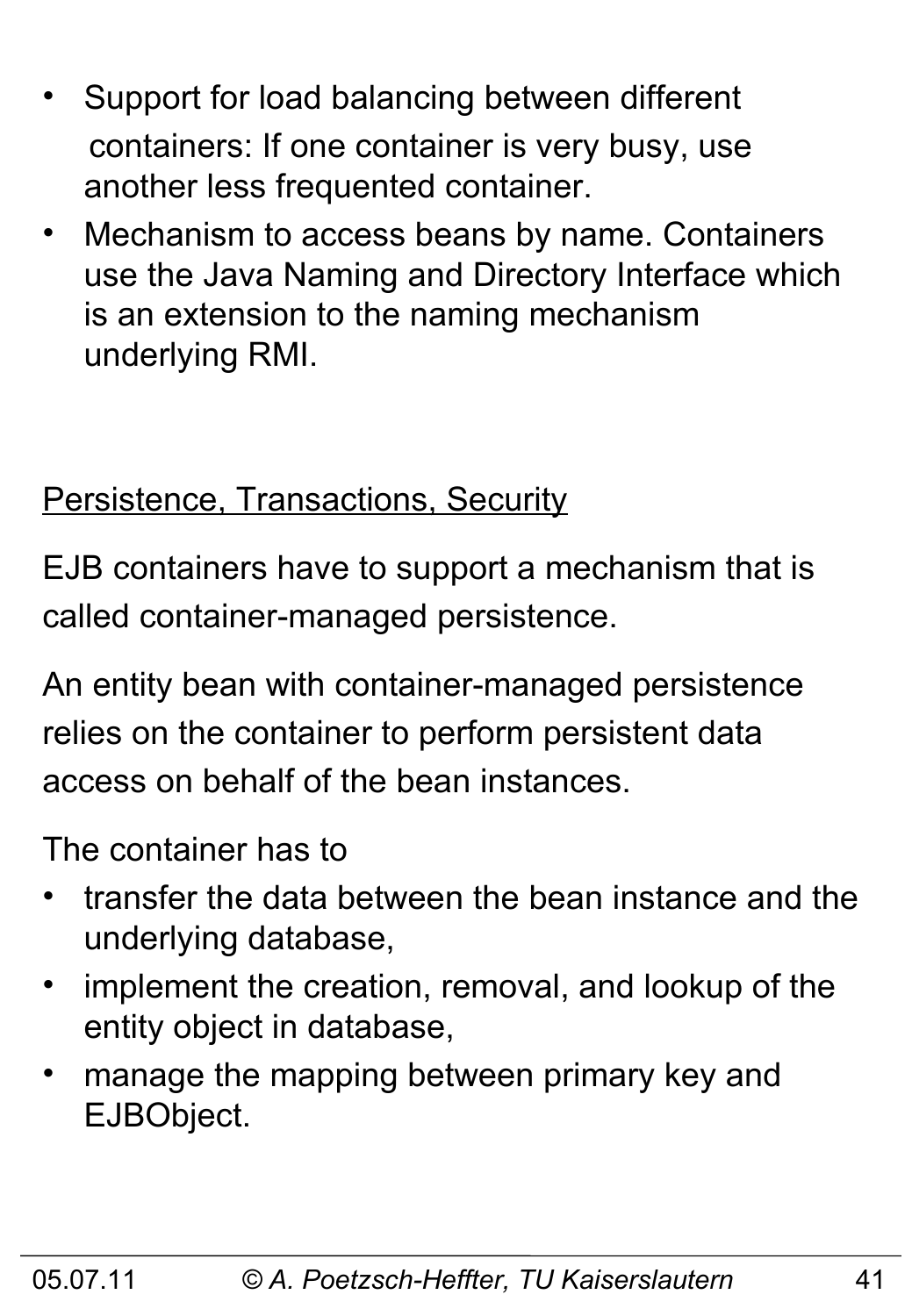Transactions ensure data consistency, taking into account failure recovery and multi-user programming.

The EJB framework supports distributed transactions: An application can automatically update data in multiple databases which may be distributed across multiple sites.

In case of container-managed transaction demarcation, the container demarcates transactions according to instructions provided by the application assembler in the deployment descriptor.

These instructions describe e.g. whether the container should run a method

- in a client's transaction,
- in no transaction,
- or in a new transaction that the container has to start.

In order to support such mechanisms, the EJB framework comprises a transaction model.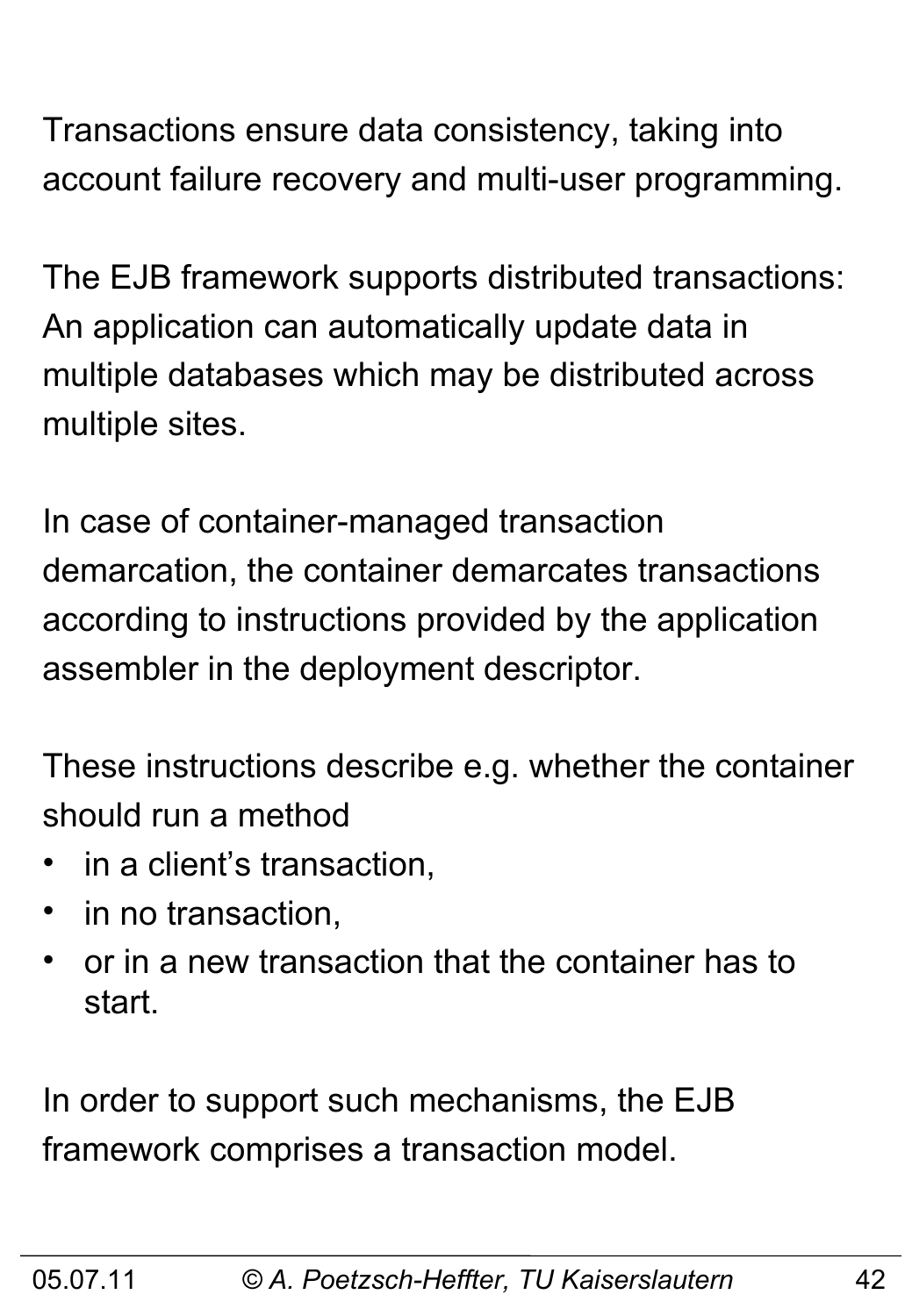The EJB framework provides several mechanisms to secure the applications assembled from the beans. The container provides the implementation of a security infrastructure that can be controlled by socalled security policies.

It is important to have a clear separation between

- application code, i.e. beans,
- and security code, i.e. the security infrastructure of the container and the security policies.

These parts are connected only at deployment time.

### Deployment of Beans

We consider the question of how beans are deployed in containers.

The container developers have to provide tools for the deployment of beans.

For each bean X, the tools take the bean sources as input and generate two classes:

- a class XHome implementing the home interface (EJB home objects)
- and a class XObject implementing the remote interface (EJB remote objects).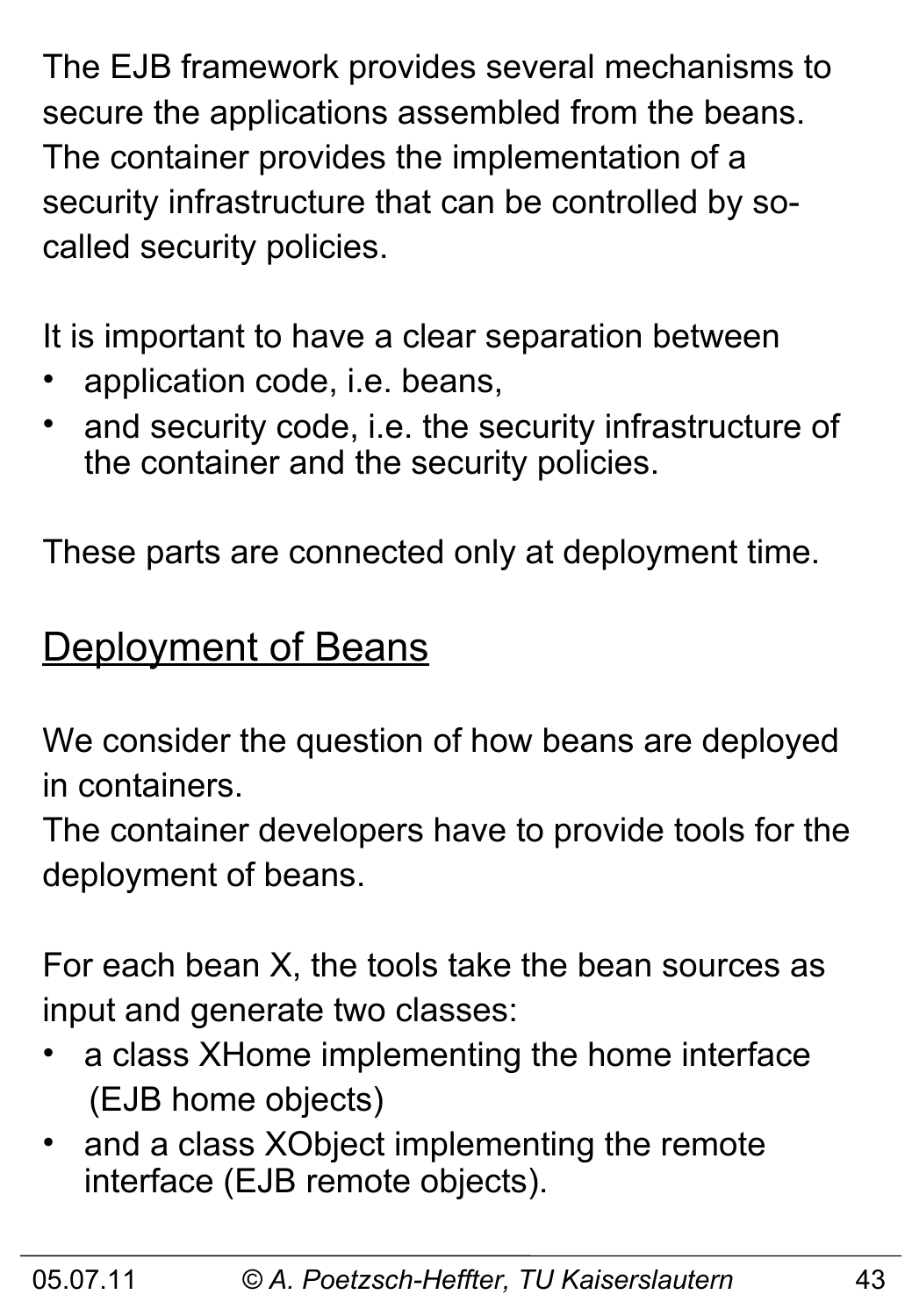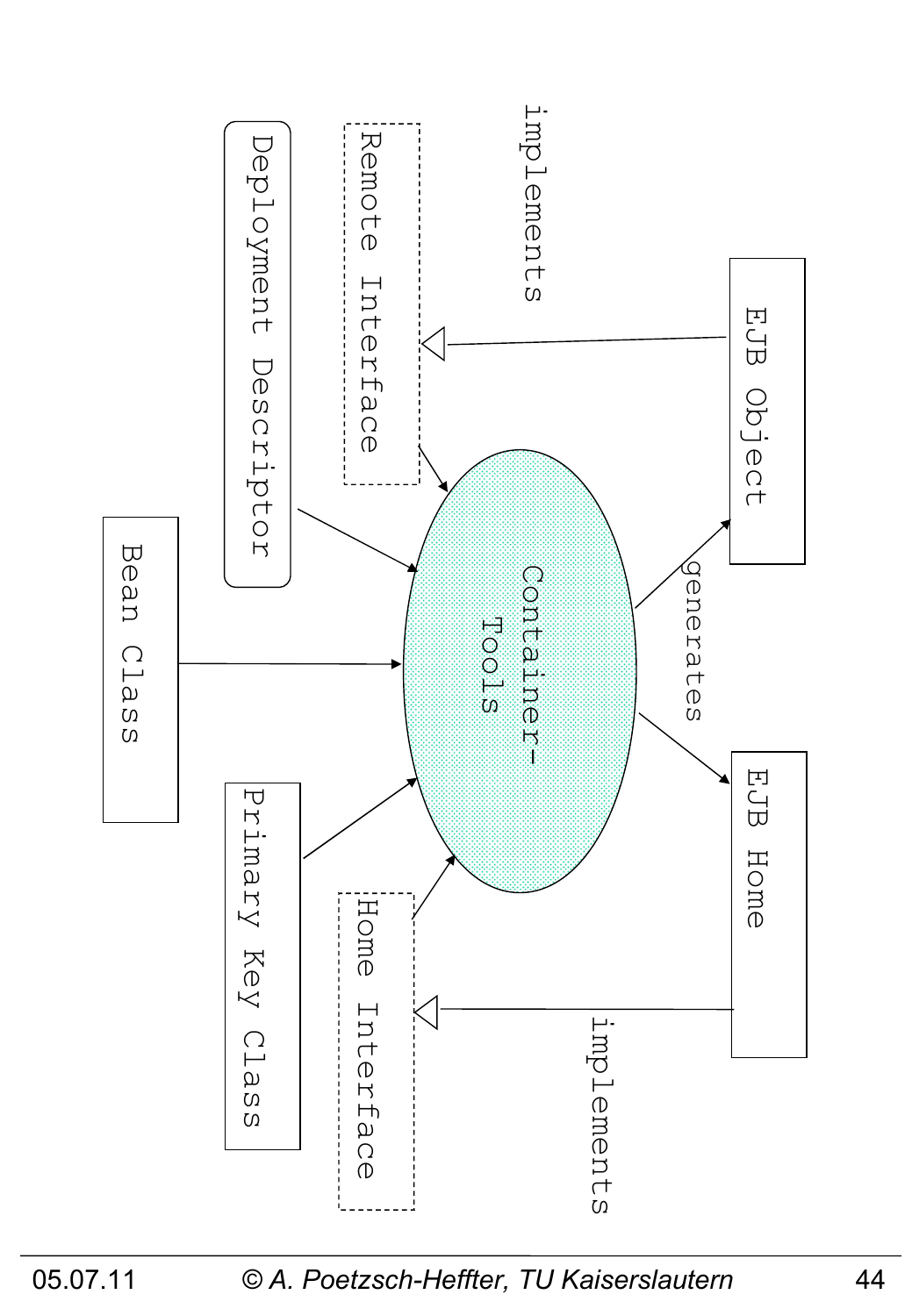The EJB home and remote objects

- encapsulate the bean instance:
	- o A client can only access a bean by invoking methods of the home and remote objects.
	- o These objects delegate the client's method invocations to the bean instance.
- perform operations realizing important tasks of the container:
	- o ressource management,
	- o security mechanisms,
	- o transactions handling,
	- o persistence management.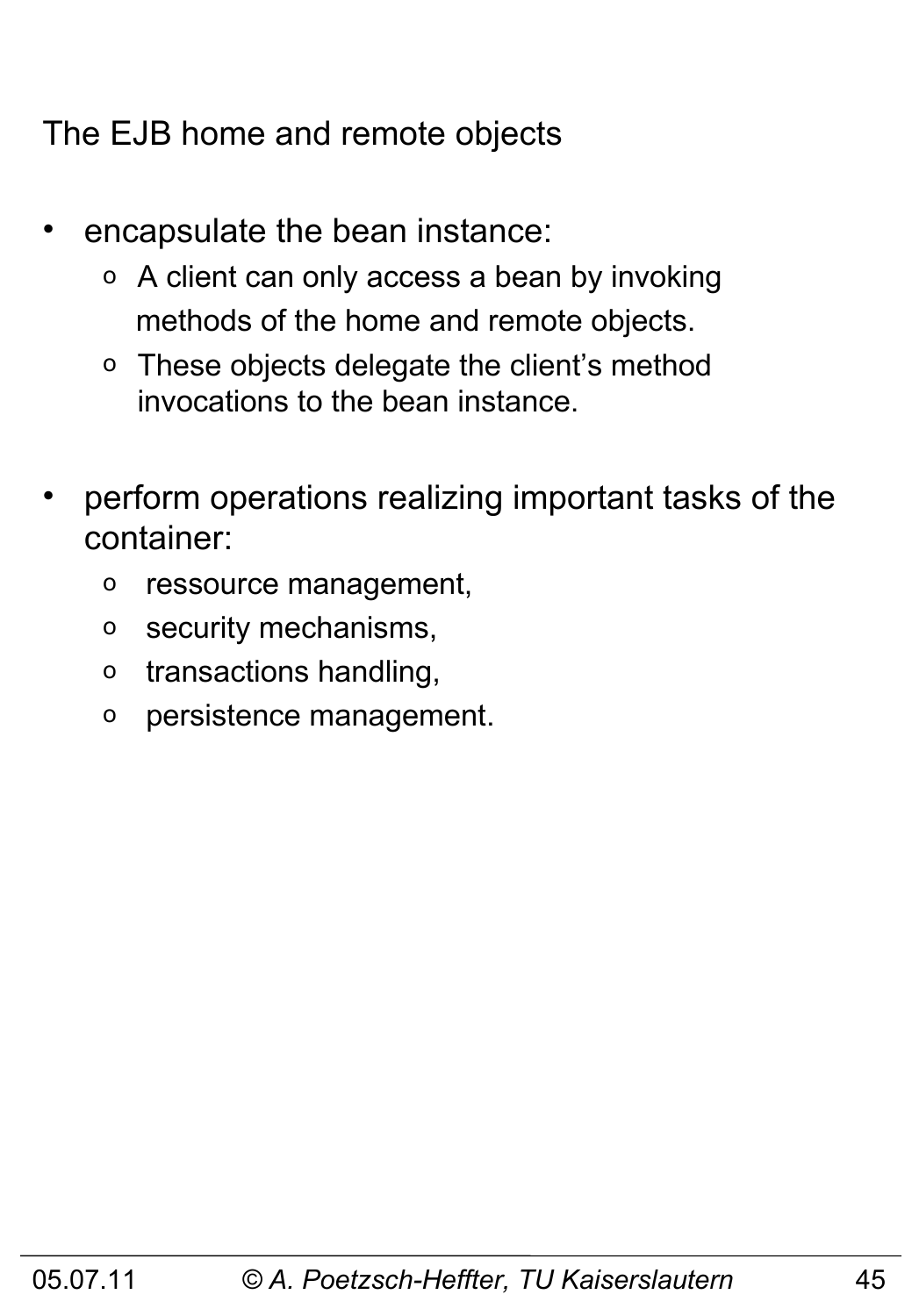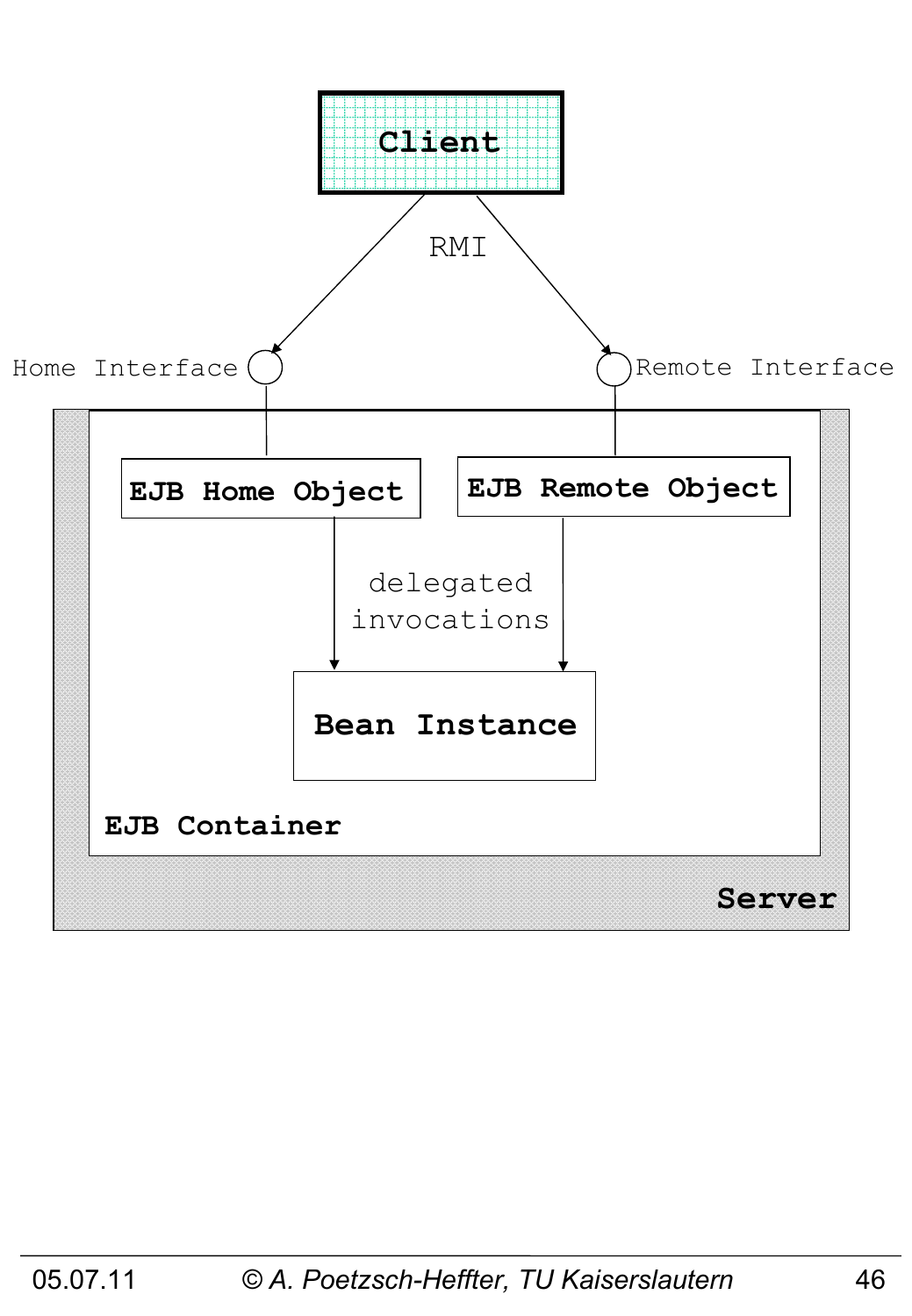It is important that the EJB framework supports such a delegation and encapsulation technique:

- This way, the container has control over bean instances and can prevent incorrect or malicious access to beans.
- It is the basis to relate the component infrastructure to the components.
- It frees the bean developers to a large extent from taking infrastructure issues into account.

A bean instance is always accessed through its home and remote object. This also holds for the communication among beans.

### **Using Beans**

To illustrate the usage of beans let us consider the example of the bank account.

A client wishes to access an instance of the BankAccount-bean.

He has to know the name by which the bean is made accessible in the container.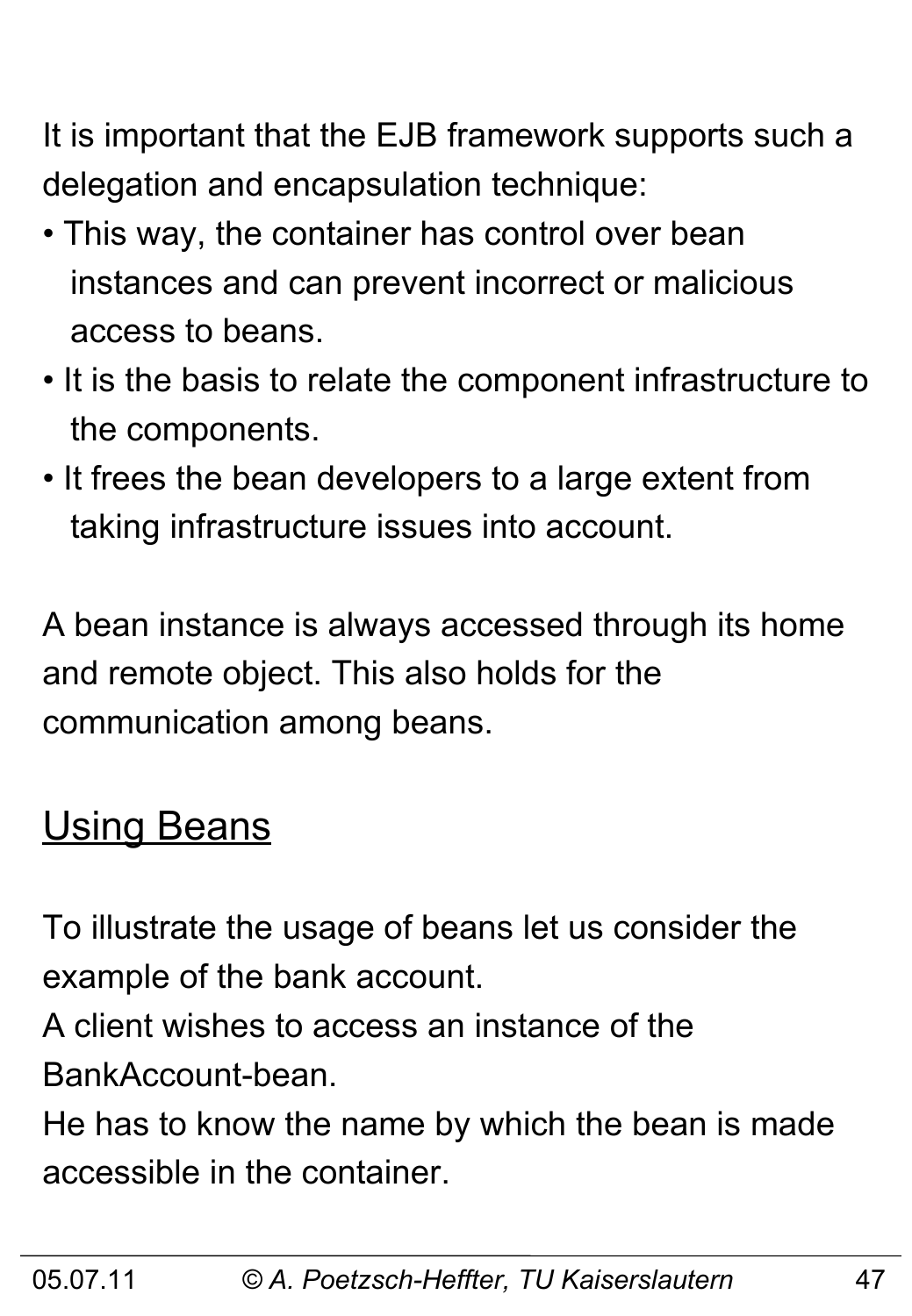Usually, this is the name of the bean as given in the deployment descriptor. In our example, the name was "BankAccount", and we assume that the bean is accessible under the name

"java:comp/env/ejb/BankAccount".

The following fragment shows the essential steps to access and use a bean:

```
String BANK_ACCOUNT = 
         "java:comp/env/ejb/BankAccount";
InitialContext ctx = new InitialContext();
Object o = ctx.lookup(BANK_ACCOUNT);
BankAccountHome bh = (BankAccountHome) PortableRemoteObject.narrow(
                o, BankAccountHome.class);
BankAccount ba = bh.create("2345735", 0.0);
ba.changeBalance(32.00);
```